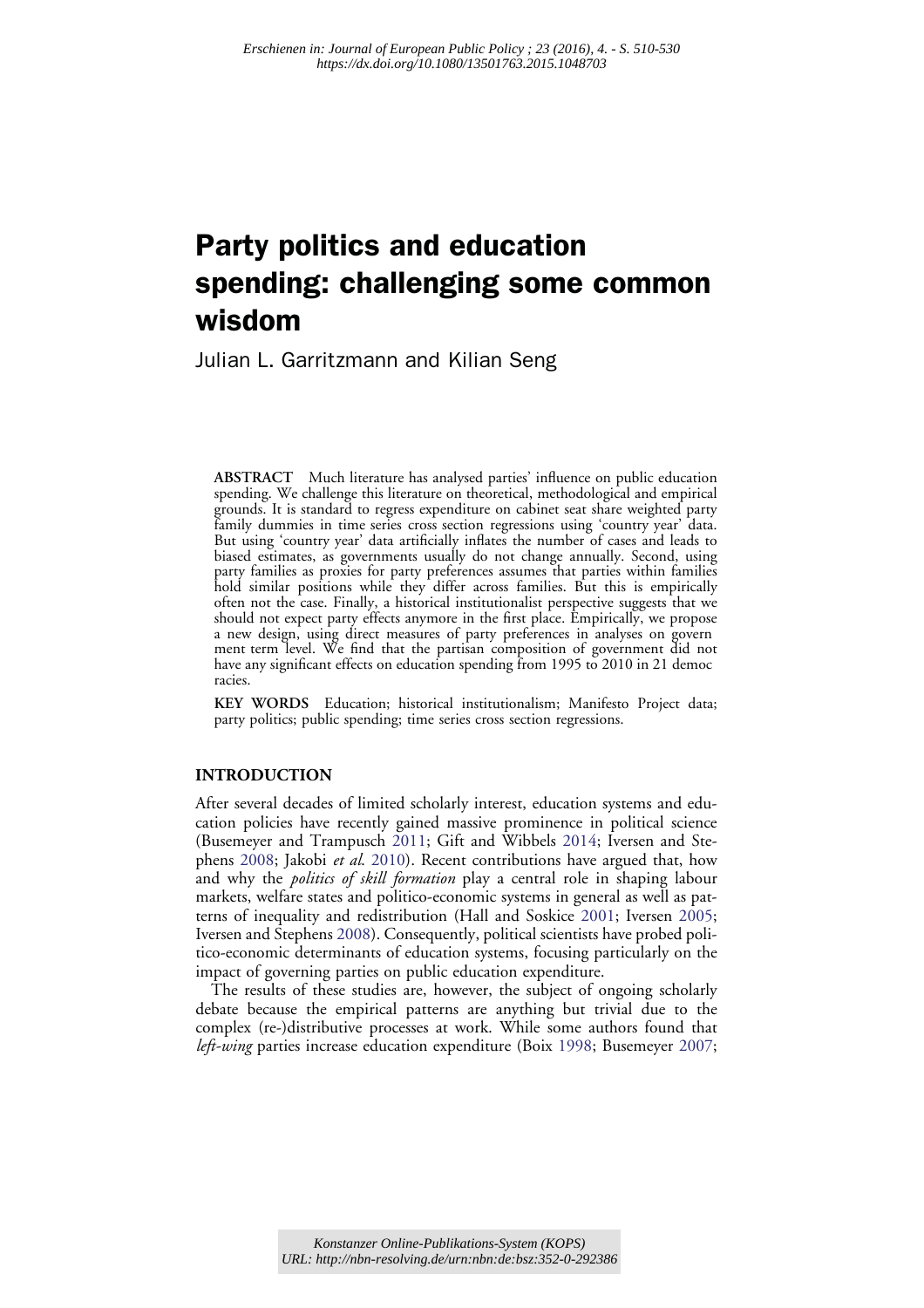Castles 1982, 1989, 1998; Hega and Hokenmaier 2002; Iversen and Stephens 2008; Potrafke 2011a; Schmidt 2002, 2007), others reported that right-wing parties tend to spend more on education (Ansell 2008, 2010; Rauh et al. 2011). Adding to the confusion, still others even found no party effects and assigned this to the increasing influence of deindustrialization (Jensen 2011). Consequently, neither the question if, nor the questions how and why parties influence public education expenditure are satisfactorily answered yet.

Despite these theoretical and empirical disputes, the existing studies conform to one aspect: they all use the same methodological approach. The common procedure is to regress spending on cabinet seat-share weighted party-family dummies in time-series cross-section regressions using country-years as the unit of analysis. In fact, this methodological design is not specific to the skill formation literature, but widely used in the public policy and political economy literature (Plümper et al. 2005).

We challenge this widely accepted methodological standard on three grounds. First, we argue that using country-years as the unit of analysis to analyse government effects artificially inflates the number of cases, as governments usually do not change annually. Thus, common approaches try to explain variance with non-variance, resulting in potentially biased effect sizes and over-confident significance levels. We propose using government terms as the unit of analysis instead and control for government duration, which additionally allows testing whether and how government duration matters.

Second, using party-family dummies as proxies for parties' positions assumes that parties within party families hold similar positions and that parties across families hold different positions. However, we show that this is often not the case. Drawing on the well-established party politics literature, we propose to use direct measures of party preferences instead of indirect proxies and exploit Manifesto Project data (MRG/CMP/MARPOR) (Volkens et al. 2011).

Empirically, we apply both the literature's standard 'country-year' approach and our modified 'government-term' design to all available total and sectoral public education spending data, i.e., for 21 democracies between 1995 and 2010. We analyse education spending on pre-primary, tertiary, and non-tertiary (i.e. primary and secondary) education separately, because different (re-)distributional dynamics are at work (Ansell 2008, 2010; Busemeyer 2014; Garritzmann 2014; Iversen and Stephens 2008). While we find effects of governments on spending when using the common country-year approach, these effects vanish once we switch to our government-term design. This applies equally to total public education spending, as well as to sectoral spending. This indicates that the existing literature's findings (with the exception of Jensen [2011], who also reports a non-finding) are probably statistical artefacts.

Nonetheless, and this is the third contribution of our article, one should not over-hastily interpret these results as proof that 'parties have never mattered'. From a historical institutionalist perspective, we would not expect to find effects of parties on spending for the recent period in the first place, as education systems – just as welfare states in general (Esping-Andersen 1990) – have been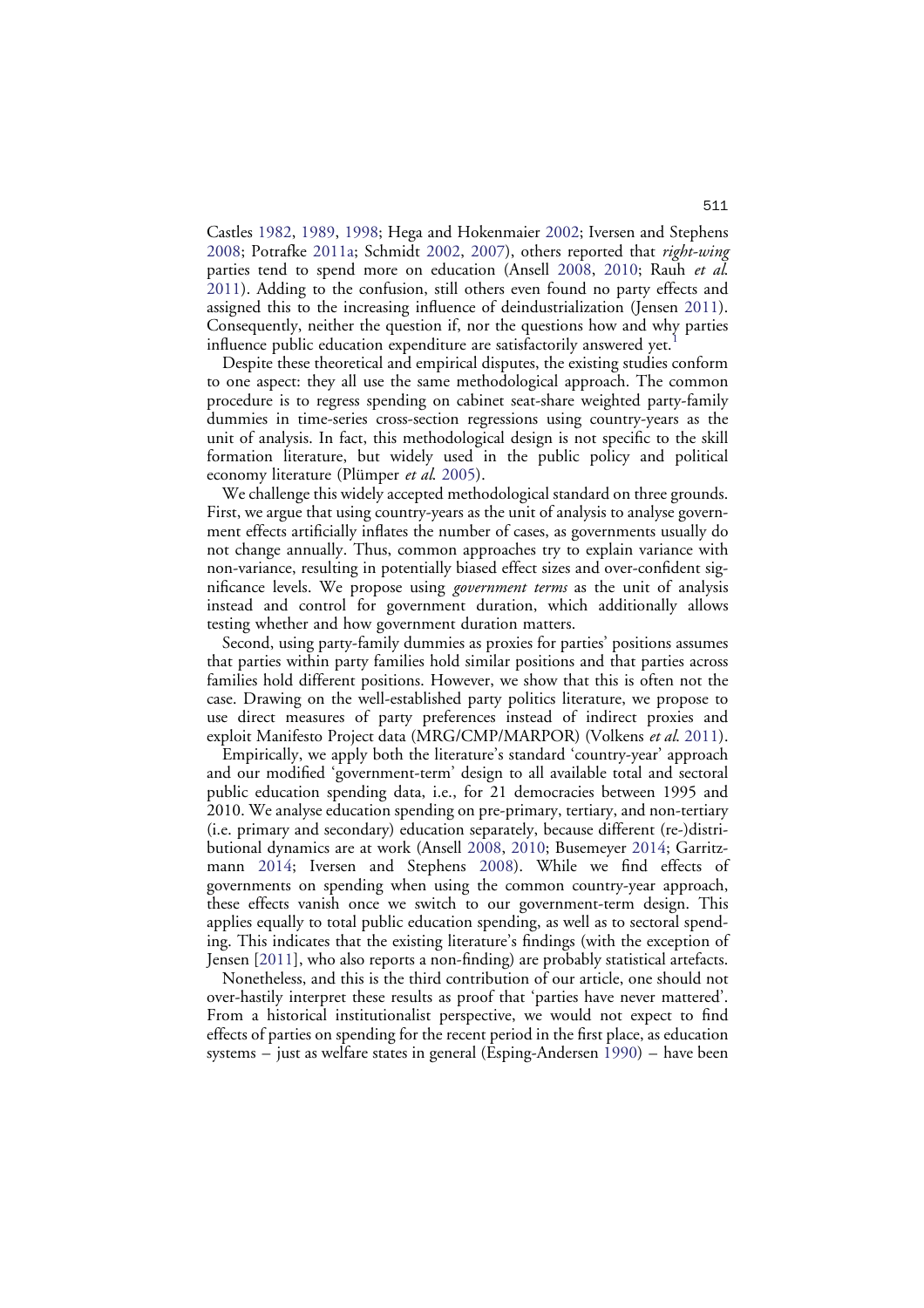shaped during a much earlier phase, namely the 1950s to the 1980s (Busemeyer 2014; Garritzmann 2014; Iversen and Stephens 2008). Over time, these systems are likely to have generated positive feedback effects (Pierson 1993), which make radical policy-changes increasingly unlikely and path dependencies very likely, thereby limiting governments' leeway in redesigning the education systems (Busemeyer 2014; Garritzmann 2014, 2015). We present some empirical material that indeed points in this direction. Thus, we also challenge the existing expenditure literature theoretically by adding a historical institutionalist perspective.

In more general terms, while we use *education* spending to exemplify our claims, our methodological and theoretical arguments should equally hold for many other public (welfare) expenditure fields. The article therefore contributes substantially to the skill formation and welfare state literature, as well as to the public policy and political economy literature in general.

We proceed as follows: next, we summarize the existing literature, focusing particularly on their methodologies. We identify existing methodological pitfalls and propose an alternative approach. Afterwards, we turn from methods to substance and discuss for which parties we should expect effects. We then criticize the standard operationalization of party preferences and propose a more direct measure. The following section presents the research design and empirical results. Thereafter, we apply a historical institutionalist perspective to the findings. The final part concludes, discusses some broader implications, and points at opportunities for future research.

## PARTY INFLUENCE ON EDUCATION SPENDING: METHODOLOGICAL PROGRESS AND REMAINING PITFALLS

As education policies recently witnessed a huge upswing in scholarly interest (Busemeyer and Trampusch 2011; Gift and Wibbels 2014; Iversen and Stephens 2008; Jakobi et al. 2010), political scientists began to ask: do governing parties influence education systems? Scholars particularly investigated whether and how governments have affected public education *spending* as a policy output that can easily be compared across countries and time (full citations below). In the following, we first focus on the existing literature's methodology because we argue that the literature's findings might be fundamentally biased due to a methodological misspecification.

In order to investigate governments' effects on expenditure, decent methodological progress has been achieved. The first studies (Castles 1982; Verner 1979) used very simple statistical tools and just analysed correlations between government compositions and expenditures. Subsequent more elaborated analyses (Boix 1998; Castles 1989, 1998; Hega and Hokenmaier 2002) tested the explanatory power of various determinants in (repeated) cross-sectional multivariate regressions. Still newer contributions (Ansell 2008, 2010; Busemeyer 2006, 2007, 2009; Iversen and Stephens 2008; Jensen 2011; Potrafke 2011a, 2011b; Rauh et al. 2011) applied pooled time-series cross-section (TSCS)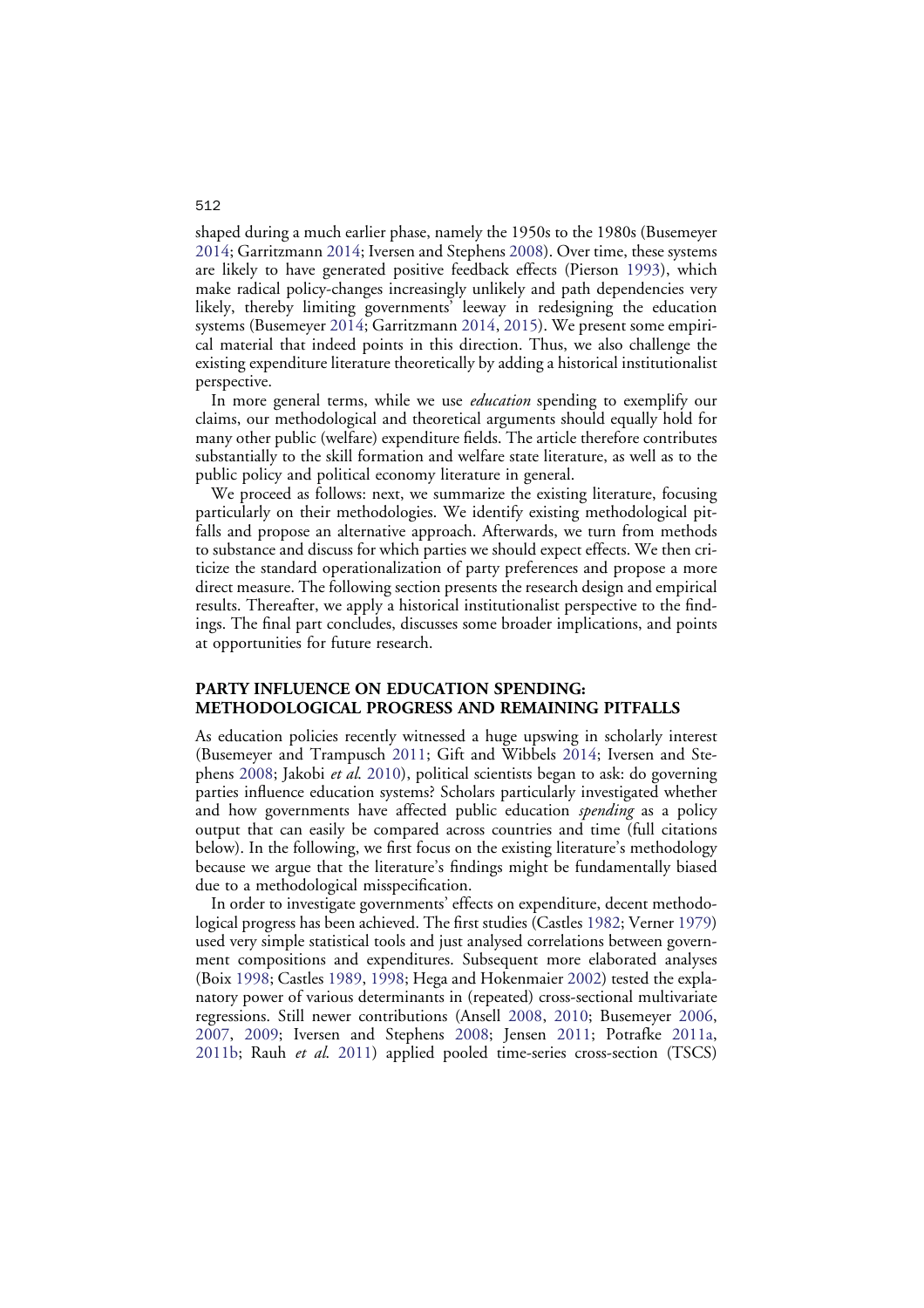regressions to annual data to analyse governing parties' impact on education spending. Hitherto, pooled TSCS regressions on annual data have become the methodological standard to estimate government effects on expenditure. In fact, this methodological design is not specific to the skill formation literature, but widely used in the public policy and political economy literature (Plümper *et al.* 2005).

We argue that while decent progress has been made, this methodological standard might mis-estimate the effects of governments on expenditure. This is so because of the focus on annual data ('country-years'). While (education) expenditure can indeed vary from year to year, the partisan composition of government usually does not change annually but rather at elections (or sometimes within an election cycle). The partisan composition of government can thus only be measured once per government term. Using country-years as the unit of analysis therefore artificially inflates the number of observations. Consequently, common approaches try to explain variance (education spending) with non-variance (government composition), resulting in potentially biased effect sizes and overconfident significance levels. In short: the existing literature's findings might be wrong.

Thus, we propose to abstain from utilizing this 'artificial' annual observation data when investigating effects of governments. Instead, we propose a straightforward alternative: *government terms* as the unit of analysis. Although using government terms seems to be a much more convincing and straightforward approach, it has not been applied in the literature yet (exceptions in other policy areas are Persson et al. [2007]; Schmitt [2013]; Vis [2011, 2012]; but Persson et al. analyze total government spending, whereas Schmitt focuses on total public welfare expenditure; Vis concentrates on active labour market policies [ALMPs]). Accordingly, the first contribution of our article is the introduction of a more convincing research design that captures parties' effects more accurately.

Moreover, our government-term approach has additional advantages over country-year approaches. Using country-years either assumes an immediate effect of governments on expenditure or necessitates the specification of a lag structure stating when exactly the effect is expected to materialize. Usually, this is assumed to be one year. However, this is arbitrarily chosen and governments might need more time to affect expenditure. Moreover, the lag structure of the effects might vary across countries (and time). Complicating things further, governments can also schedule the time-point for reforms, e.g., towards the beginning or the end of their term. Consequently, approaches relying on country-year basis have to deal with many nontrivial time issues.

Our government-term approach, in contrast, has the advantage that many of the time issues are less problematic, because it only assumes that governments have effects at some point during their term. Moreover, we can control for government duration, defined as the number of days in office, which additionally allows testing whether and how government duration matters. Finally, government-term observations are also less sensitive to exogenous shocks than annual observations, facilitating analysis even further.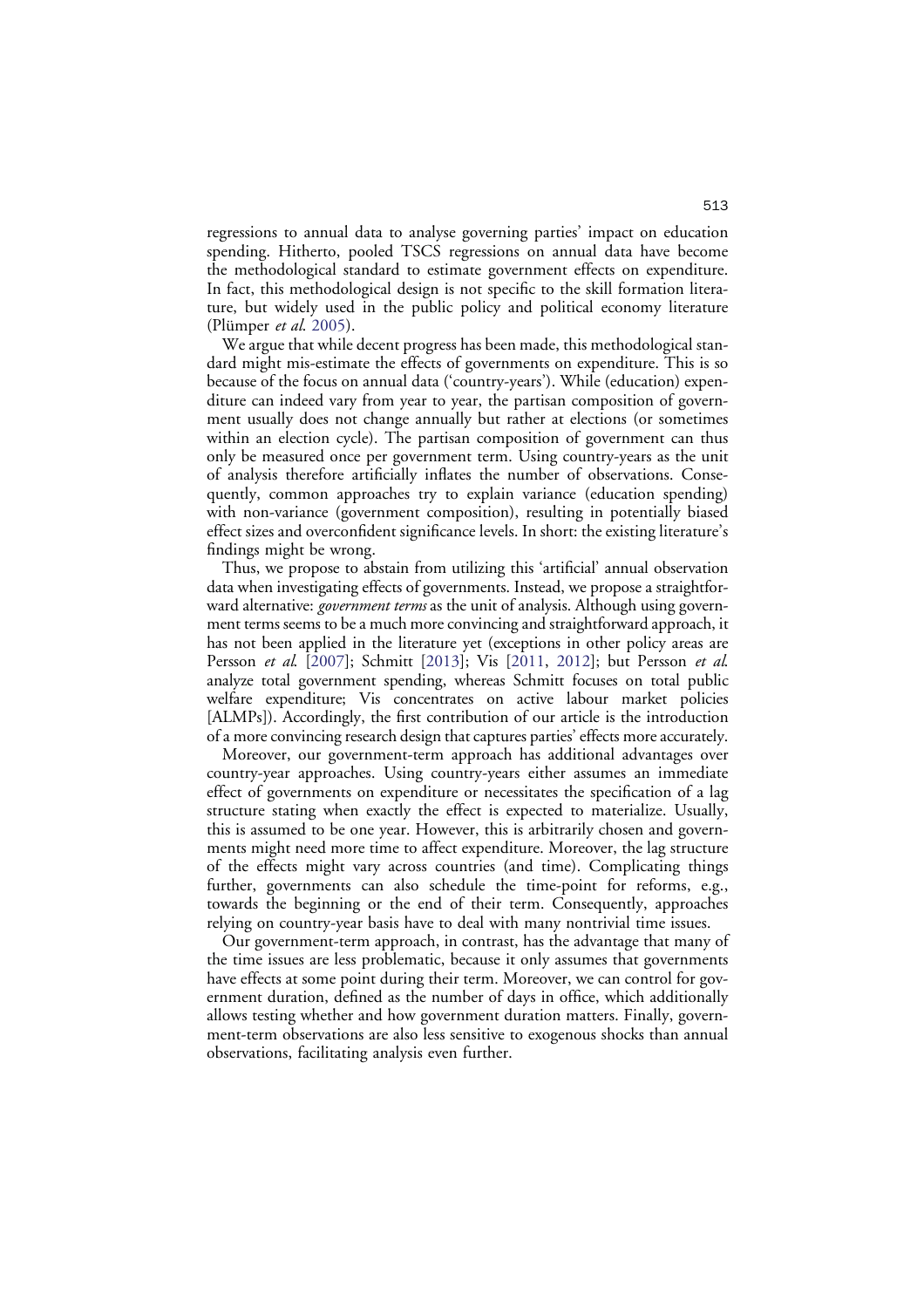In sum, by moving from country-years to government terms as the unit of analysis, we can estimate the effects of governments more accurately and facilitate the analysis.

# PARTY INFLUENCE ON EDUCATION SPENDING: FROM LEFT-RIGHT DICHOTOMIES TO PARTY-FAMILY APPROACHES

Turning from methods to substance, which parties should we expect to increase or decrease public education expenditure? In order to answer this question, scholars deduced expectations from the famous *partisan hypothesis* (Hibbs 1977; Castles 1982; Schmidt 1996). Following partisan hypothesis's simple, original form, early studies deduced expectations from the left – right continuum (Boix 1998; Castles 1982, 1989, 1998; Hega and Hokenmaier 2002; Verner 1979). They argued that *left-wing* parties spend more on education (vis-à-vis right-wing parties) because education could foster equality of opportunities, socioeconomic upward mobility, and redistribution. Boix (1998) proposed a supplementary argument, reasoning that in a globalized world Keynesian 'demand-side politics' would not be feasible anymore, or at least less powerful as before. Deprived of this policy tool, left-wing parties would rather focus on 'supply-side policies', especially on investment in human capital.

Subsequent more elaborated approaches contended that the left-right 'superissue' allows deriving first hypotheses, but does not cover party positions on education adequately. Schmidt (1996: 158), for example, argued that:

the distinction between leftist and rightist parties disregards a large proportion of the variation in political-ideological orientations ... including the differences between social democratic parties and communist parties, and the dividing line between social democracy and leftist ecological parties.

That is, neither all left-wing nor all right-wing parties hold the same education policy position. Focusing especially on Christian democrats, scholars demonstrated that the patterns of party preferences are more complex than simple left – right divides suggest: despite being right-wing in many terms, Christian democrats were found to be important proponents of education policies (Busemeyer 2007, 2014; Iversen and Stephens 2008).<sup>2</sup> Similarly, *liberal* parties do not fit neatly into the simple left-right picture, as they can be of a leftleaning or a right-leaning type and hold very different positions depending on to which branch of liberal parties they belong. Moreover, social democrats seem to be more obliged to education than other left-wing parties (Ansell 2010; Busemeyer 2006, 2009; Busemeyer et al. 2013).

Consequently, these scholars proposed using *party families* as a more finegrained differentiation than left – right dichotomies (Ansell 2010; Busemeyer 2006, 2007, 2009; Jensen 2011; Potrafke 2011b; Schmidt 2002, 2007; Wolf and Zohlnhöfer 2009). Empirical studies underlined this, claiming that parties within the broader left – right camps indeed behave differently. For example, liberals and Christian democrats were argued to increase education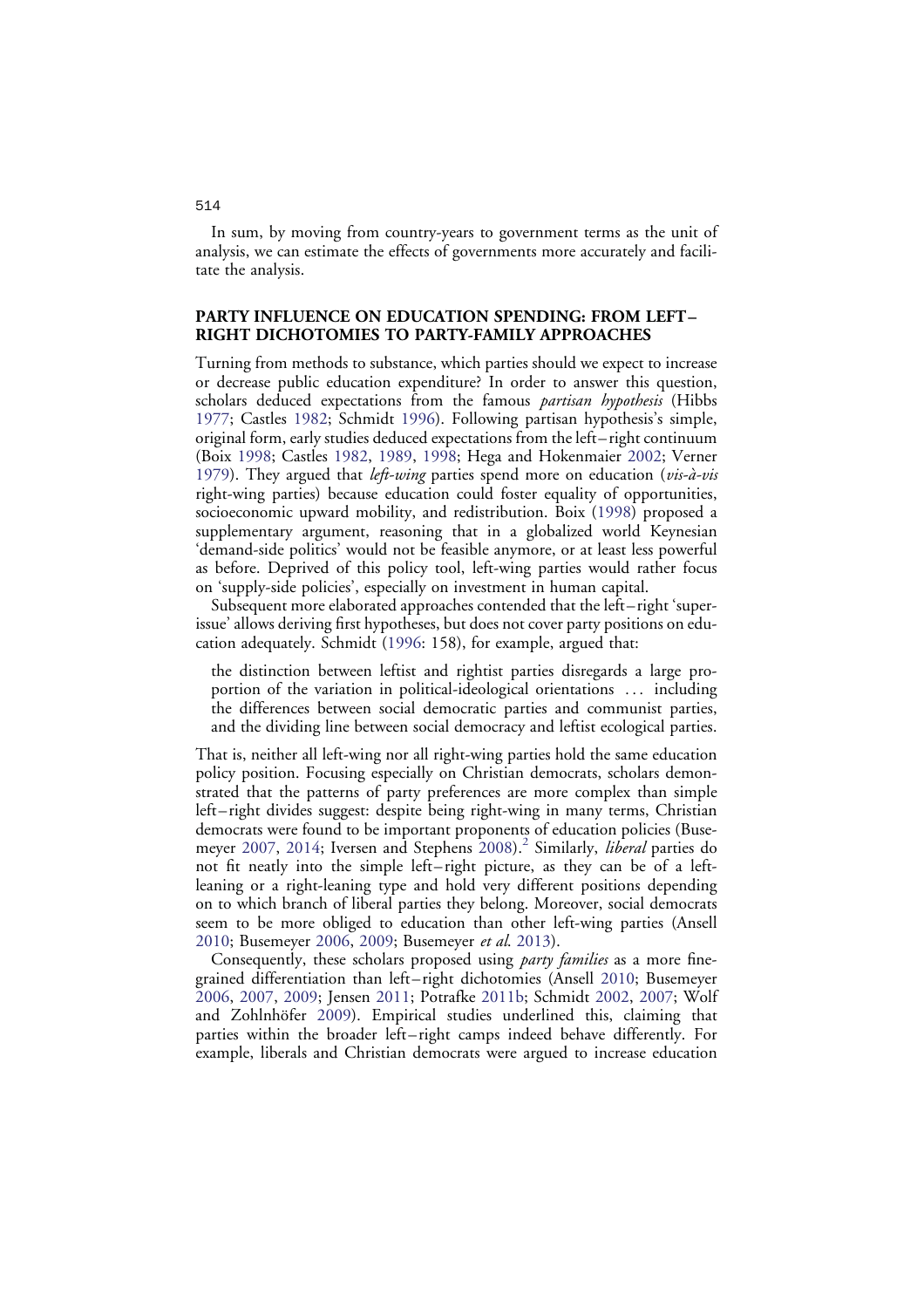spending (at least in times of economic prosperity [Busemeyer 2006]), whereas conservative parties are potentially negatively associated with education spending (Busemeyer 2006; Schmidt 2007). Moreover, differentiating between spending on different education sectors, social democrats were argued to increasingly focus on *tertiary* education, while conservative and Christian democratic government participation is negatively associated with public tertiary education spending (Boix 1998; Busemeyer 2006, 2009).

Jensen (2011), however, raised a critical voice against all previous studies, arguing that education is 'among the least redistributive government programs' (413), and inferred that we should not expect party effects on education spending in the first place. Instead, he contended that *deindustrialization* is the main driver of education expenditure, because deindustrialization increases (highskilled) workers' risk exposure, which again is believed to transfer into higher spending (particularly in co-ordinated market economies [CMEs]). Jensen's empirical analyses confirm this reasoning, as he does *not* find any effects of the partisan composition of government, but instead effects of deindustrialization (in CMEs). Consequently, according to this view it should not matter whether we use left-right dummies or party families - parties should not matter in the first place.

In sum, by switching from simple left-right dichotomies to party families, newer contributions to the literature attempted to provide deeper insights into party influences on education spending. Subsequently, using party families became the standard in the literature.

## IS THE USUAL PARTY FAMILY APPROACH THE BEST WE CAN DO?

Our second contribution is that we challenge the use of party-families. Without doubt, party families offer a straightforward classification, which is probably the smallest theoretically meaningful unit to bracket parties. Nevertheless, using party families bears several assumptions, of which two should receive attention here: one has to assume that parties within families hold the same positions towards education policies (spending in particular) and that parties of different families hold different positions.

Yet, both assumptions are empirically often not true. In fact, we can bring forward the same arguments against the party family approach that advocates of this approach made  $vis-\hat{a}-vis$  the left-right dichotomy: it is neither the case that all parties within each family hold the same position towards education, nor that parties of different families necessarily hold different preferences.

While empirical investigations of parties' education policy preferences are surprisingly scarce, Busemeyer *et al.*  $(2013)$  have recently demonstrated in an analysis of 1,800 manifestos in 18 democracies between 1945 and 2010 that party preferences towards education indeed vary considerably across 'the Left' and 'the Right' as well as across party families (cf. also Ansell [2010]; Jungblut [2014]). Furthermore, considerable variation exists both across countries and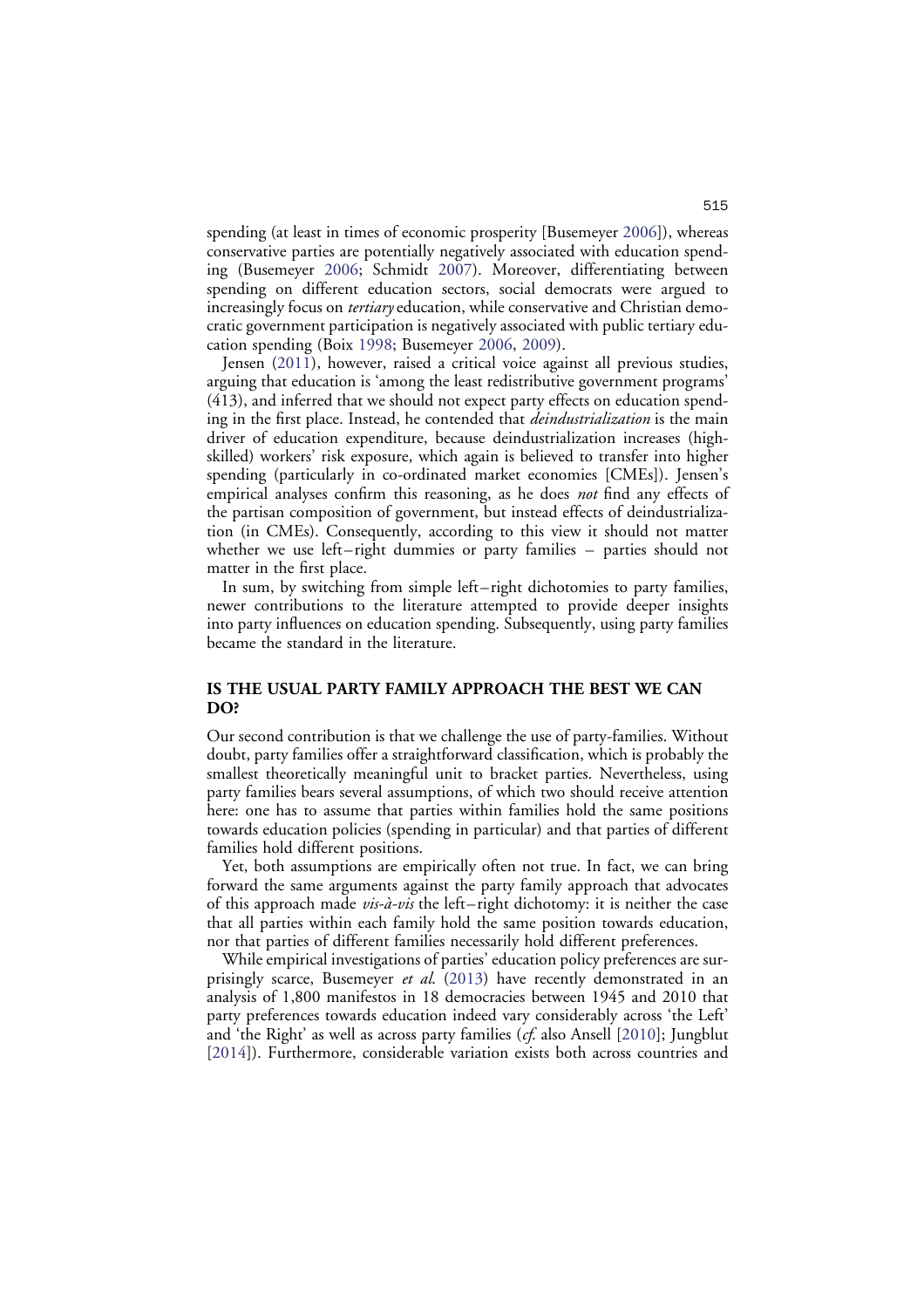time. Consider three examples: in Denmark, education expansion is emphasized the most by left-wing parties, while it is a right-wing issue in Norway (Busemeyer *et al.* 2013: Table 3). In the United Kingdom, expansion was initially emphasized by the Conservatives, but has been 'owned' by Labour since the 1980s *(ibid.)*. Finally, while the liberal  $H\varphi\gamma e$  in Norway is a strong proponent of education expansion, its Swedish sister party (Moderaterna) is an 'issueignorer' (ibid.: Table 2).

As these examples illustrate, parties' preferences on education vary not only across countries and time, but also across party families. Accordingly, assuming all parties within a family to hold similar positions and across families to hold different positions are two assumptions that often are empirically not true. Consequently, we might systematically mis-estimate effects of parties on spending when using simple left– right dichotomies or party family approaches. In Online Appendix A, we underpin this finding more systematically with empirical data.

We conclude that approaches simply assuming party preferences to differ across the left – right dichotomy or across party families might be misleading, resulting in biased estimations of parties' effects on policy outputs. Besides, three supplementary arguments can be brought forward against proxying for party positions with party family dummies. First, focusing on party families shifts away the focus of the question that scholars were originally attempting to answer, i.e., 'Do parties matter for (education) spending?' to 'Do different party families behave differently with regard to (education) spending?' Second, all of the cited studies only consider a few party families, assuming that only the mainstream parties matter (see also the criticism in Jensen [2010, 2011]). Other party families (e.g., Communists, Greens or Liberals) are usually ignored, despite the fact that they have often been pivotal in determining policy outputs. Third, questioning party family approaches receives much support from the party politics literature where utilizing party families as proxies for parties' positions is regarded as a heuristically helpful, but outdated and too broad-brushed an approach (Mair 2001).

Taking all these arguments together, we might mis-estimate parties' influence on policy outputs when using left – right dichotomies or party-family approaches.

## FROM INDIRECT TO DIRECT MEASURES OF PARTY PREFERENCES

Instead of using these indirect approaches, we propose exploiting direct measures of parties' education preferences. The Manifesto Project (CMP/ MRG/MARPOR) makes such a direct measure available by coding manifestos into issue categories (Volkens et al. 2011). One of the categories is 'Education Expansion' (per506), defined as: 'Need to expand and/or improve educational provision at all levels'.<sup>3</sup> This is a very fitting measure of parties' education preferences, as we can expect that 'education expansion and/or improvement' are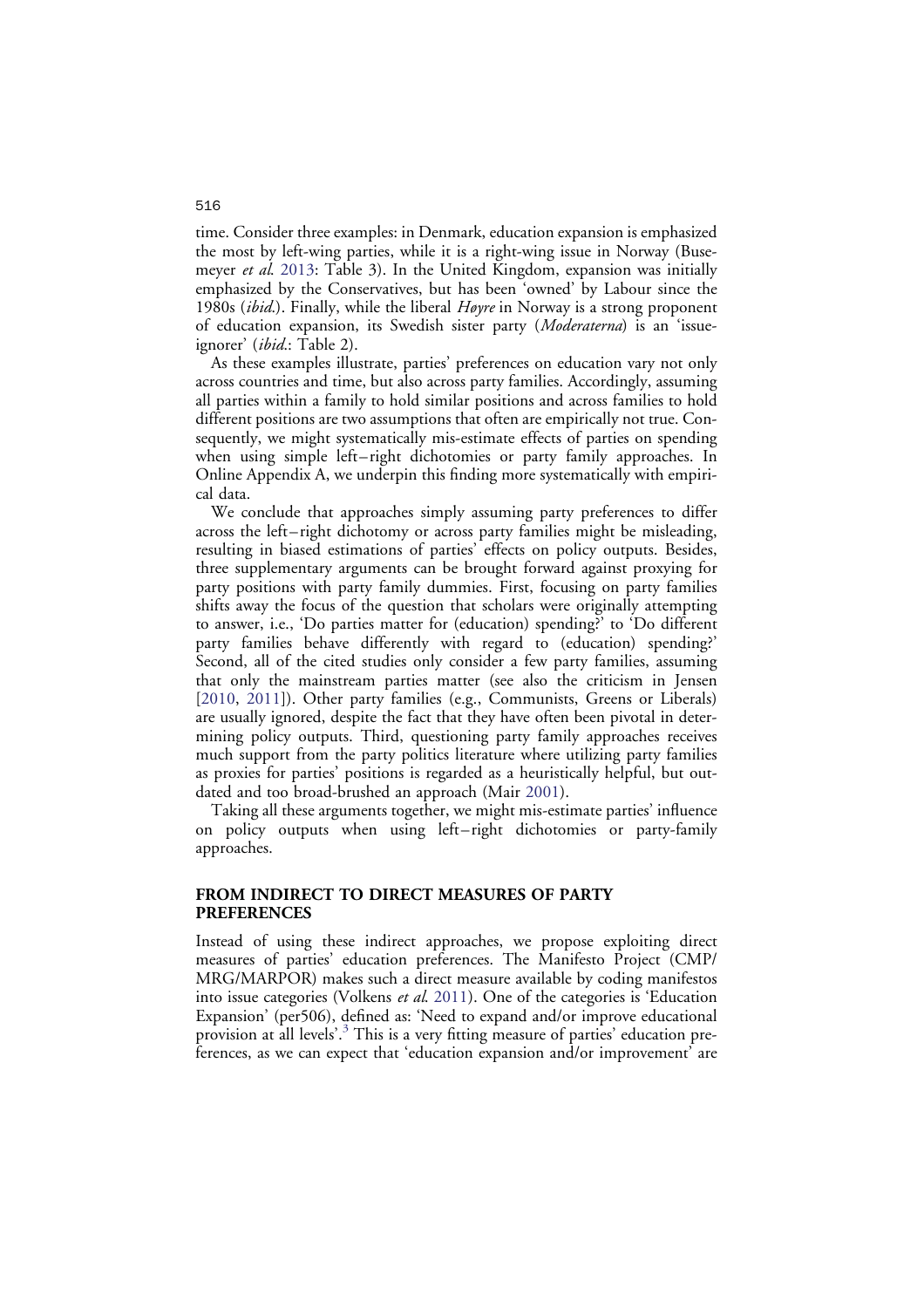directly linked to education spending and that parties (and voters) will be aware of this. As the CMP covers 3,334 manifestos for 840 parties between 1945 and 2010, comparative analyses across countries and time are feasible.

Nevertheless, several disadvantages of the data should also be mentioned. A first problem is that the education item is defined in very broad terms ('education expansion and/or improvement') and consequently does not differentiate between educational sectors. We know, however, that different political dynamics are at play in different sectors due to different (re-)distributive characteristics (Ansell 2008, 2010; Busemeyer 2009, 2014; Garritzmann 2014; Iversen and Stephens 2008). For example, tertiary education can be financially progressive or regressive, depending on the enrolment rate (Ansell 2008, 2010) and the way of financing the system (Garritzmann 2014). Ideally, we would have a more fine-grained coding scheme, but these data are unfortunately unavailable.

Second, the data are available only for the *national* level, but the major decision-making competence for education policies lies on the subnational level in some (federal) countries. Although some efforts have been made to code subnational manifestos in some countries (e.g., Bräuninger and Debus 2008), to our knowledge no comparative dataset on subnational parties exists. However, the focus on national parties seems justified, as we want to relate our findings to the existing literature (as we make strong claims  $vis-\hat{a}-vis$  the state of the art), where it is common practice to focus on the national level (but see Rauh et al. 2011). Moreover, comparative public spending data is only available for this level. Finally, in the analyses we will control for the governance structure.<sup>4</sup>

Consequently, we are confident that the selected item (per506) is a valid measure of parties' preferences towards education spending. Hitherto, the CMP data has only been used in a single study in order to explain education spending (Ansell 2010:  $141-3$ ). Ansell includes the 'per506' item in his regressions in addition to parties' cabinet seat-shares to test whether rhetoric is only 'cheap talk' (ibid.: 136) or whether it has a substantive effect. He finds no independent effect of manifesto statements on public education spending in absolute terms. Predicting relative education spending (vis- $\hat{a}$ -vis other policy fields), however, the variable shows a significant effect. While Ansell deserves much praise for his efforts of probing party effects on education, his analysis can be improved because he does not distinguish between different education sectors, incorporates only few control variables and model specifications, and applies the country-year approach that we criticize. Our second contribution to the literature is thus to incorporate a direct measure of parties' education policy preference instead of utilizing indirect measures into a systematic analysis. The expectation is very simple: The more emphasis government parties place on education, the higher public education spending should be.

#### RESEARCH DESIGN

In order to test our arguments, we present and compare results of three different set-ups. First, we replicate the literature's standard approach and conduct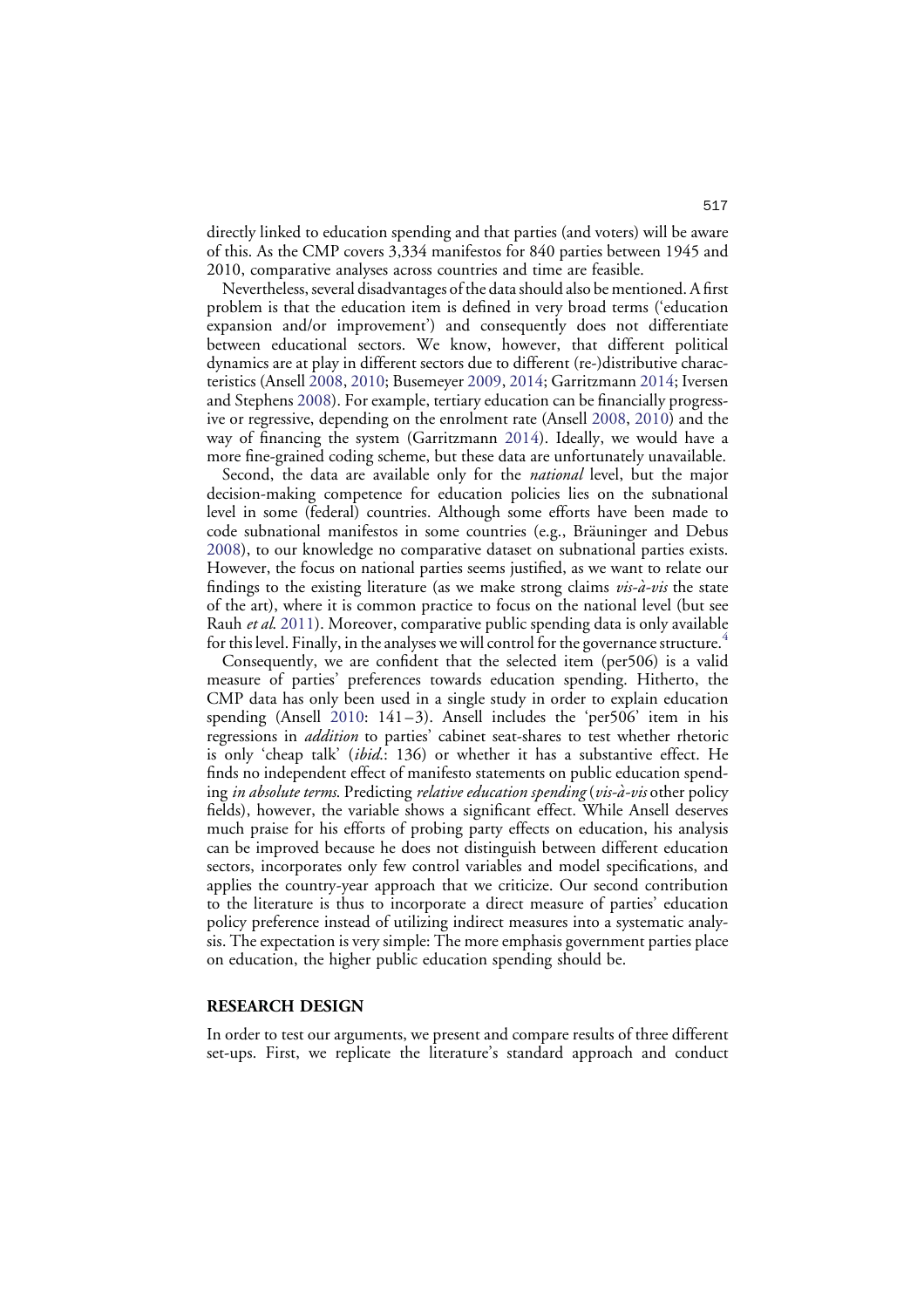analyses using country-years as the unit of analysis. Second, we change the unit of analysis to government terms and analyse whether this alters the results. Finally, we test whether using a direct measure instead of the indirect party family approach affects the findings.

All three set-ups are applied to the same data so that the results can be easily compared. We use all publicly available data that allow differentiating spending on the different education sectors, which leaves us with data for 21 democracies between 1995 and 2010.<sup>5</sup> Unfortunately, as has been discussed by many others (Ansell 2008, 2010; Busemeyer 2009, 2014; Heidenheimer 1996; Jensen 2011; Schmidt 2007), data allowing for differentiation between education sectors are unavailable for more countries or a longer time frame. As pointed out above, the distinction between different sectors is crucial, however, because very different (re-)distributive dynamics are at work. For example, spending on primary and secondary education is likely to be financially progressive, while spending on higher education can be financially regressive in some circumstances (Ansell 2008, 2010; Garritzmann 2014; Iversen and Stephens 2008). Thus, effects of parties are likely to vary across sectors. As is customary in the literature, we distinguish between spending on primary, secondary and tertiary education. Moreover, we add spending on pre-primary education, which has recently featured very prominently in the literature on the 'social investment state' (for many: Bonoli [2007]; Esping-Andersen [2002]) but has empirically been neglected in existing studies. Thus, we test the influence of parties on total, as well as on sectoral public education spending.

The *dependent variables* are total as well as sectoral public education spending as a share of the gross domestic product  $(GDP)$ .<sup>6</sup> In the first set-up, this is used on an annual basis; afterwards, we average the dependent variable over each government term.

Concerning the independent variable (governments' policy-preferences), we use two operationalizations. First, we apply the literature's standard approach and weight party family dummies by the respective parties' cabinet seat-shares. Next, we use the CMP's 'education expansion' item (per506) as an alternative operationalization of party preferences. As the CMP 'only' offers data for *single parties* and not for (coalition) governments, we calculate government positions by taking the average of the preferences of the respective government parties, weighted by the respective cabinet seat-share, i.e., a 'centre of gravity' for governing parties (Cusack and Engelhardt 2002). Put mathematically:

Government' s<sub>it</sub> education expansion preference

$$
= \frac{1}{N} \sum_{i=1}^{n} (cabinet\ seat\ share\ party\ 1 \cdot party\ 1's\ per506\ value\ at\ time\ t
$$

$$
+\cdots+ \text{cabinet seat share party } n^\bullet \text{ party } n's \text{ per} 506 \text{ value at time } t)
$$

(1)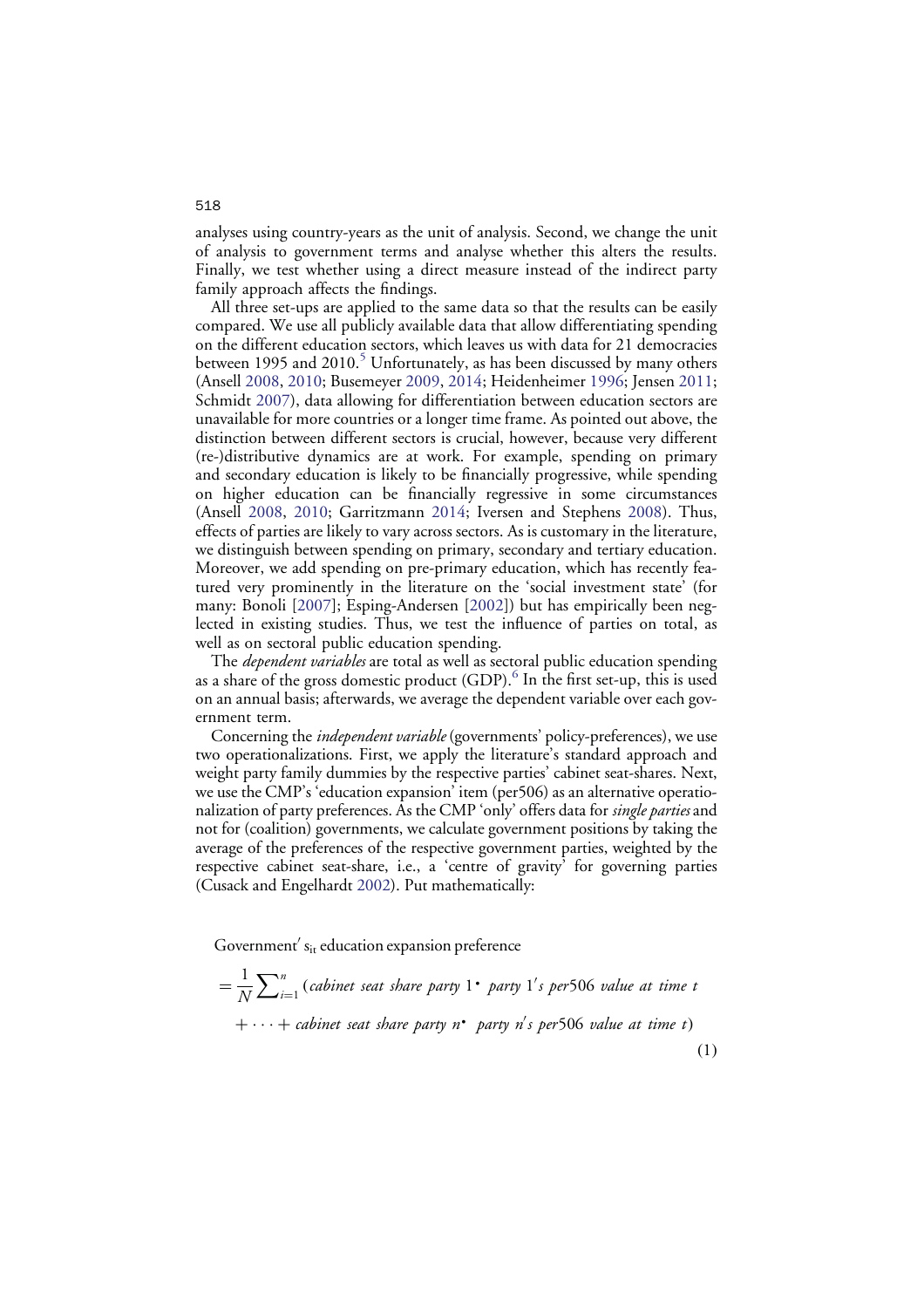As various rival explanations for public (education) spending have been identified in the literature, common *control variables* are also included, but not of theoretical interest here. These are (see Busemeyer [2009: 113] for a comprehensive discussion): *trade openness* (the average exports and imports as a percentage of GDP); 'demand' for education (covered by the population aged  $65+$ divided by those between 5 and 29); female labour force participation (for females aged 15–64); the level and change of economic well-being (gross national income [GNI] per capita); the total level of public spending as a percentage of GDP; and the level of gross public domestic debt as a share of GDP. Descriptive statistics on all variables are provided in Online Appendix B. As additional robustness tests, we also controlled for decision-making capacities (federalism). The results remained unaltered.

Concerning model specifications, a panel difference-in-difference estimator with additional control variables is theoretically most compelling to us: it measures how changes from one government to another affect (subsequent) changes in spending. The dependent variable is the difference between the average expenditure share in the actual government period and the previous period. The independent variable is the difference between the current and the previous government's preference. We control for the original level of education spending and also include lagged independent variables to better compare the results to other studies: Iversen and Cusack (2000) and Busemeyer (2009) interpret the lagged independent variables as 'long-term effects' and the first-differences as 'short-term effects'. Thus, we estimate the following equation:

$$
\Delta y_{it} = \alpha + \beta_1 \Delta X_{it} + \beta_2 X_{it} \quad t + \beta_3 y_{it} \quad t + \varepsilon_{it} \tag{2}
$$

where y is the dependent variable,  $\alpha$  is a constant term, **X** is a vector of independent variables,  $\varepsilon$  is the idiosyncratic error, and  $\Delta$  is the first-difference operator.

As robustness checks, we also test several other model specifications. The simplest one is a pooled estimator with country-clustered standard errors.<sup>7</sup> As some of the dependent variables inherit first-order serial-correlation, we account for that by a correction of the standard errors. Moreover, we run the models as fixed and random effects panel estimators (a Hausman test suggests that the fixed effect estimator is more appropriate due to the amount of unobserved heterogeneity).

As discussed above, we first present models using the standard setting, i.e., country-years as the unit of analysis. After deletion of missing values, 245 observations are used in these estimations. We then switch to our proposed design, using government terms. Overall, this leaves us with 114 observations. The analyses on country-year thus artificially adds  $131$  (  $245 - 114$ ) 'observations' without variance on the independent variable, leading to potentially biased coefficients and too small standard errors.<sup>8</sup>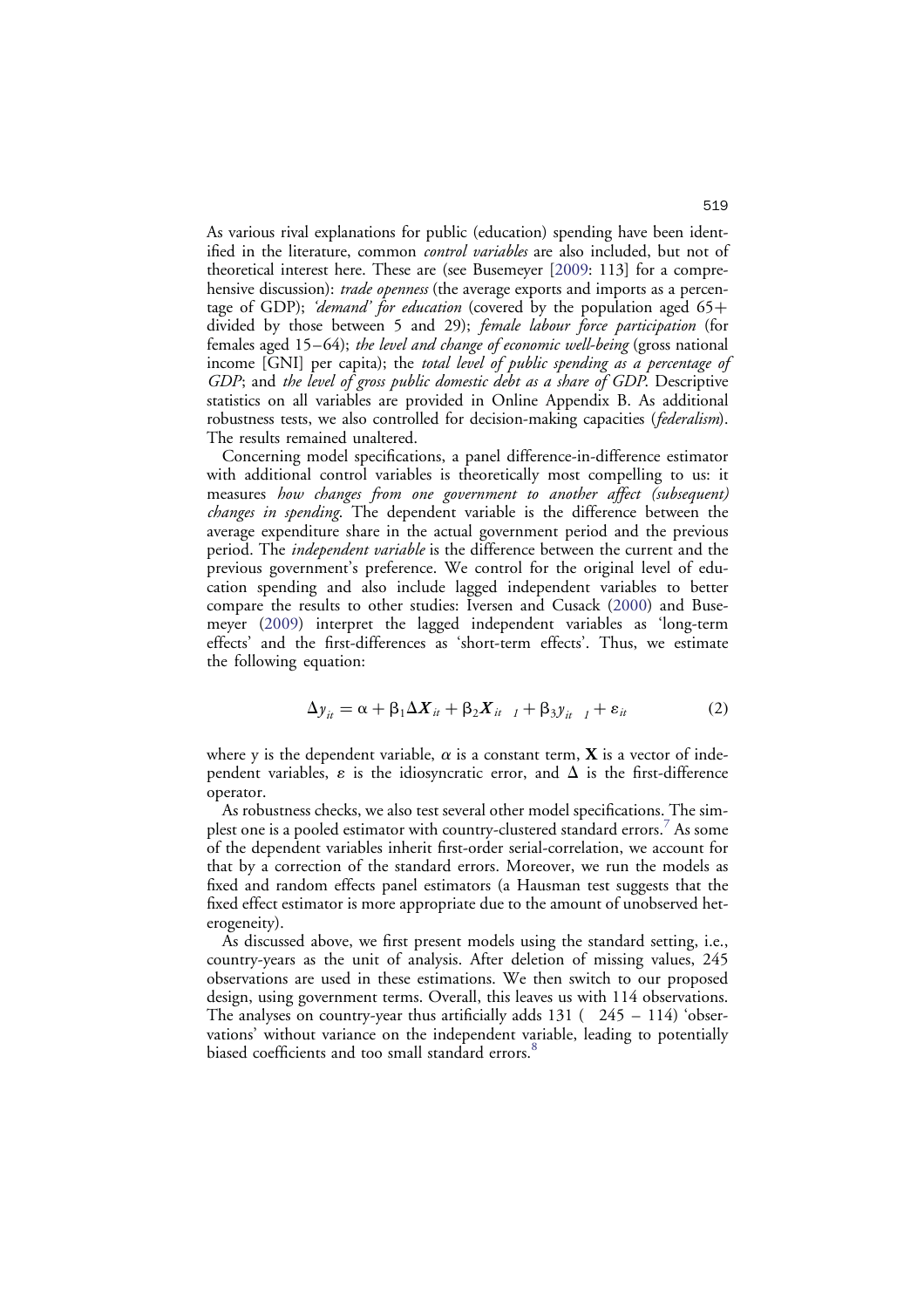## EMPIRICAL RESULTS

#### Results on country-year basis

Table 1 presents findings utilizing country-year data. We show four different model specifications regressing total public education spending on the cabinet seat-shares of social democratic parties. We focus on social democrats because earlier studies argued and found that they are more obliged to education (Ansell 2008, 2010; Busemeyer 2006, 2009; Iversen and Stephens 2008; Schmidt 2007) and emphasize education more in their manifestos (Ansell 2010; Busemeyer *et al.* 2013). Nonetheless the results are robust when we include other party families' seat-shares or broader left – right categories.

The main take-away is that – in line with Ansell (2008, 2010), Busemeyer (2006, 2009), Iversen and Stephens (2008), and others – we find that social democratic governments are associated with larger education spending – at least in the long run. We do not find a short-term effect (first differences), but the lagged-level seat-share variable is significant. Moreover, reproducing the results of Boix (1998) and Busemeyer (2009), we find a significant effect of trade openness: more open economies are characterized by higher spending (lagged-level). Thus, when using country-years as the unit of analysis we are able to replicate the literature's findings (but see Jensen [2011] for a different finding) that left-wing parties increase education spending.

#### Results on government-term basis

We claimed that effects of governments on spending might be mis-estimated in country-year designs and switch the unit of analysis now to government terms. Regressing the four different measures of the dependent variable (public spending on pre-primary, tertiary, non-tertiary, as well as total public education spending) on the cabinet seat-shares of social democrats and the control variables leads neither to substantial nor to significant effects. Different model specifications do not show any robust results. To exemplify this, Table 2 shows results for total public education spending and spending on tertiary education:<sup>9</sup> Models 5 and 6 use the seat-shares of social democratic parties as independent variable (lagged and first differences). Yet, we do not find any significant effect, as the estimated coefficients are very small and not significant. The model fit for tertiary education spending is even lower than for total education spending.<sup>10</sup>

Moreover, we test whether the results are driven by the focus on social democrats' government participation. This is not the case; using other party families or broader left – right categories leaves the results unchanged (results on request). That is, in contrast to the existing literature (except Jensen [2011], who reports a non-finding) and our replication thereof, we do not find any effects of the partisan composition of government on education spending when using government terms as the unit of analysis. This supports our claim that the literature's findings might be driven by the artificial inflation of the number of cases due to the focus on annual observations.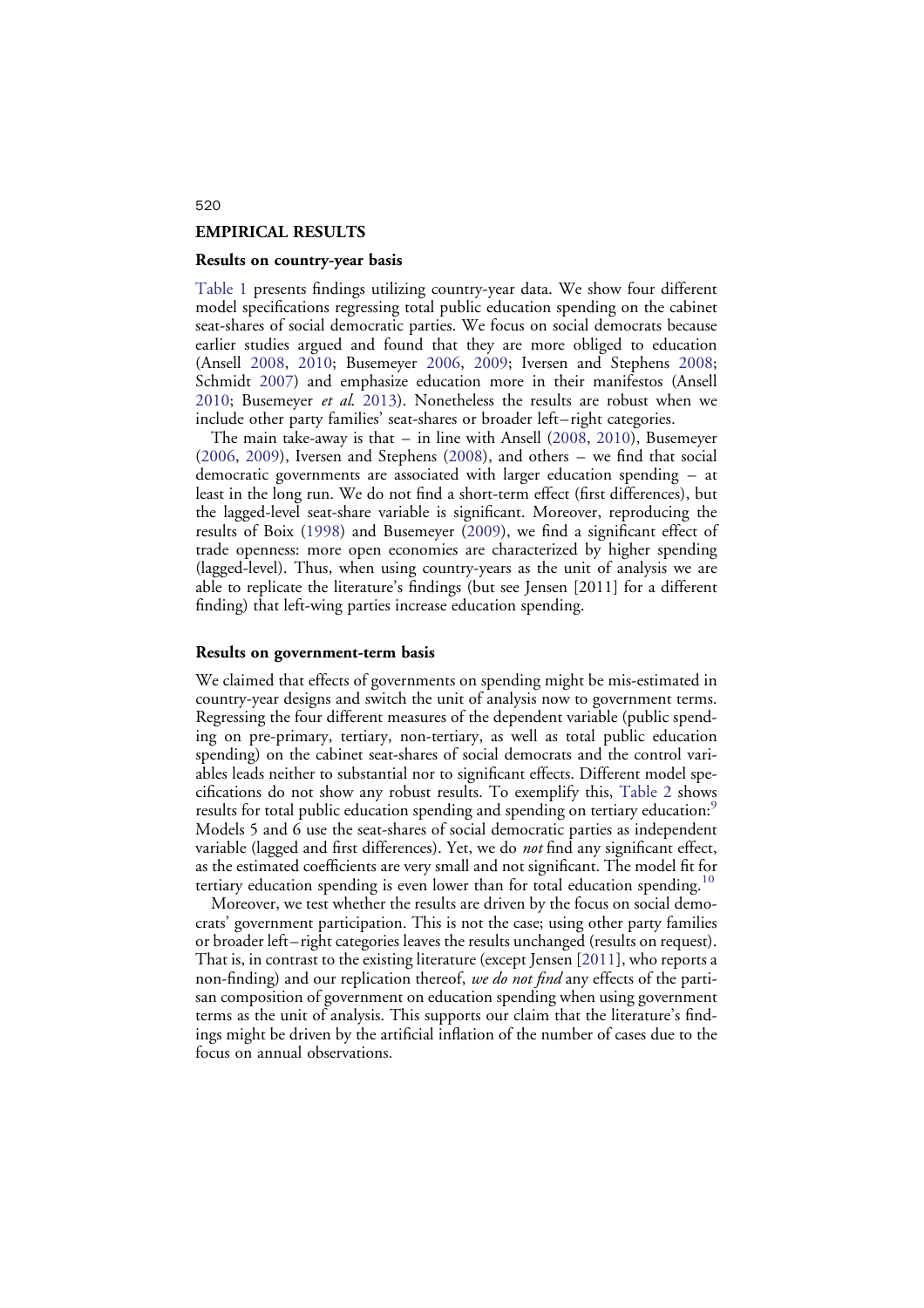| 0.000804**<br>0.000904**<br>0.000955**<br>0.000927**<br>Social democ.<br>(0.000442)<br>cabinet seat-<br>(0.000392)<br>(0.000386)<br>(0.000360)<br>share $(t-1)$<br>0.000267<br>0.000146<br>0.000168<br>0.000252<br>(0.000734)<br>cabinet seat-<br>(0.000771)<br>(0.000758)<br>(0.000658)<br>share $(\Delta)$<br>$0.00109***$<br>$0.00115***$<br>$0.00108***$<br>$0.00106***$<br>(0.000310)<br>(0.000313)<br>(0.000285)<br>(0.000243)<br>$(t-1)$<br>$-0.00747**$<br>$-0.00789**$<br>$-0.00719**$<br>Trade openness $(\Delta)$<br>$-0.00751**$<br>(0.00314)<br>(0.00306)<br>(0.00309)<br>(0.00293)<br>$-8.71e-05$<br>$-0.000139$<br>$-7.94e - 05$<br>6.61e-05<br>(0.000687)<br>$(t-1)$<br>(0.000727)<br>(0.000679)<br>(0.00113)<br>0.00554<br>0.00295<br>0.00463<br>0.00383<br>(0.00433)<br>(0.00410)<br>(0.00419)<br>(0.00363)<br>0.0157<br>$-0.0712$<br>0.000896<br>$-0.0412$<br>(0.150)<br>(0.138)<br>(0.140)<br>(0.130)<br>0.316<br>$-0.934$<br>1.400<br>0.552<br>(2.163)<br>(2.068)<br>(1.984)<br>(1.630)<br>$2.21e-06$<br>$2.39e - 06$<br>$3.73e - 06$<br>$1.77e - 06$<br>capita $(t-1)$<br>$(3.22e-06)$<br>$(3.05e - 06)$<br>$(2.96e-06)$<br>$(2.62e-06)$<br>$-5.12e - 05***$<br>$-4.96e - 05***$<br>$-4.95e - 05***$<br>$-5.34e-05***$<br>$(1.36e-05)$<br>$(1.32e-05)$<br>$(1.33e-05)$<br>$(1.24e-05)$<br>capita $(\Delta)$<br>$-0.00259$<br>0.00419<br>$-0.00227$<br>$-0.00274$<br>Public disbursement<br>(0.00154)<br>(0.00198)<br>(0.00166)<br>(0.00369)<br>$(t-1)$<br>$0.0286***$<br>$0.0307***$<br>$0.0304***$<br>$0.0311***$<br>(0.00917)<br>(0.00911)<br>(0.00926)<br>(0.00859)<br>$(\Delta)$<br>Female labour force<br>$-0.00132$<br>0.00301<br>$-0.00135$<br>$-0.000381$<br>particip. rate $(t-1)$<br>(0.00224)<br>(0.00285)<br>(0.00204)<br>(0.00210)<br>$-0.0203$<br>$-0.0251$<br>$-0.0189$<br>$-0.0118$<br>(0.0190)<br>(0.0180)<br>particip. rate $(\Delta)$<br>(0.0183)<br>(0.0168)<br>$-0.0690**$<br>Total public<br>education<br>(0.0322)<br>spending $(t-1)$<br>Constant<br>0.111<br>$-0.00940$<br>0.0983<br>0.0208<br>(0.146)<br>(0.167)<br>(0.135)<br>(0.162)<br>245<br>245<br>245<br>245<br>0.417<br>0.437<br>0.480<br>0.439<br>291.23***<br>214.11***<br>206.58***<br>259.29 ***<br>21<br>21<br>21<br>21 | Variable                    | (1)<br><b>Baseline</b> | (2)<br>LDV | (3)<br>AR(1) | (4)<br>PSAR(1) |
|------------------------------------------------------------------------------------------------------------------------------------------------------------------------------------------------------------------------------------------------------------------------------------------------------------------------------------------------------------------------------------------------------------------------------------------------------------------------------------------------------------------------------------------------------------------------------------------------------------------------------------------------------------------------------------------------------------------------------------------------------------------------------------------------------------------------------------------------------------------------------------------------------------------------------------------------------------------------------------------------------------------------------------------------------------------------------------------------------------------------------------------------------------------------------------------------------------------------------------------------------------------------------------------------------------------------------------------------------------------------------------------------------------------------------------------------------------------------------------------------------------------------------------------------------------------------------------------------------------------------------------------------------------------------------------------------------------------------------------------------------------------------------------------------------------------------------------------------------------------------------------------------------------------------------------------------------------------------------------------------------------------------------------------------------------------------------------------------------------------------------------------------------------------------------------------------------------------------------------|-----------------------------|------------------------|------------|--------------|----------------|
|                                                                                                                                                                                                                                                                                                                                                                                                                                                                                                                                                                                                                                                                                                                                                                                                                                                                                                                                                                                                                                                                                                                                                                                                                                                                                                                                                                                                                                                                                                                                                                                                                                                                                                                                                                                                                                                                                                                                                                                                                                                                                                                                                                                                                                    |                             |                        |            |              |                |
|                                                                                                                                                                                                                                                                                                                                                                                                                                                                                                                                                                                                                                                                                                                                                                                                                                                                                                                                                                                                                                                                                                                                                                                                                                                                                                                                                                                                                                                                                                                                                                                                                                                                                                                                                                                                                                                                                                                                                                                                                                                                                                                                                                                                                                    |                             |                        |            |              |                |
|                                                                                                                                                                                                                                                                                                                                                                                                                                                                                                                                                                                                                                                                                                                                                                                                                                                                                                                                                                                                                                                                                                                                                                                                                                                                                                                                                                                                                                                                                                                                                                                                                                                                                                                                                                                                                                                                                                                                                                                                                                                                                                                                                                                                                                    | Social democ.               |                        |            |              |                |
|                                                                                                                                                                                                                                                                                                                                                                                                                                                                                                                                                                                                                                                                                                                                                                                                                                                                                                                                                                                                                                                                                                                                                                                                                                                                                                                                                                                                                                                                                                                                                                                                                                                                                                                                                                                                                                                                                                                                                                                                                                                                                                                                                                                                                                    | Trade openness              |                        |            |              |                |
|                                                                                                                                                                                                                                                                                                                                                                                                                                                                                                                                                                                                                                                                                                                                                                                                                                                                                                                                                                                                                                                                                                                                                                                                                                                                                                                                                                                                                                                                                                                                                                                                                                                                                                                                                                                                                                                                                                                                                                                                                                                                                                                                                                                                                                    |                             |                        |            |              |                |
|                                                                                                                                                                                                                                                                                                                                                                                                                                                                                                                                                                                                                                                                                                                                                                                                                                                                                                                                                                                                                                                                                                                                                                                                                                                                                                                                                                                                                                                                                                                                                                                                                                                                                                                                                                                                                                                                                                                                                                                                                                                                                                                                                                                                                                    |                             |                        |            |              |                |
|                                                                                                                                                                                                                                                                                                                                                                                                                                                                                                                                                                                                                                                                                                                                                                                                                                                                                                                                                                                                                                                                                                                                                                                                                                                                                                                                                                                                                                                                                                                                                                                                                                                                                                                                                                                                                                                                                                                                                                                                                                                                                                                                                                                                                                    |                             |                        |            |              |                |
|                                                                                                                                                                                                                                                                                                                                                                                                                                                                                                                                                                                                                                                                                                                                                                                                                                                                                                                                                                                                                                                                                                                                                                                                                                                                                                                                                                                                                                                                                                                                                                                                                                                                                                                                                                                                                                                                                                                                                                                                                                                                                                                                                                                                                                    | Gross publ. debt            |                        |            |              |                |
|                                                                                                                                                                                                                                                                                                                                                                                                                                                                                                                                                                                                                                                                                                                                                                                                                                                                                                                                                                                                                                                                                                                                                                                                                                                                                                                                                                                                                                                                                                                                                                                                                                                                                                                                                                                                                                                                                                                                                                                                                                                                                                                                                                                                                                    |                             |                        |            |              |                |
|                                                                                                                                                                                                                                                                                                                                                                                                                                                                                                                                                                                                                                                                                                                                                                                                                                                                                                                                                                                                                                                                                                                                                                                                                                                                                                                                                                                                                                                                                                                                                                                                                                                                                                                                                                                                                                                                                                                                                                                                                                                                                                                                                                                                                                    | Gross publ. debt $(\Delta)$ |                        |            |              |                |
|                                                                                                                                                                                                                                                                                                                                                                                                                                                                                                                                                                                                                                                                                                                                                                                                                                                                                                                                                                                                                                                                                                                                                                                                                                                                                                                                                                                                                                                                                                                                                                                                                                                                                                                                                                                                                                                                                                                                                                                                                                                                                                                                                                                                                                    |                             |                        |            |              |                |
|                                                                                                                                                                                                                                                                                                                                                                                                                                                                                                                                                                                                                                                                                                                                                                                                                                                                                                                                                                                                                                                                                                                                                                                                                                                                                                                                                                                                                                                                                                                                                                                                                                                                                                                                                                                                                                                                                                                                                                                                                                                                                                                                                                                                                                    | Age ratio $(t-1)$           |                        |            |              |                |
|                                                                                                                                                                                                                                                                                                                                                                                                                                                                                                                                                                                                                                                                                                                                                                                                                                                                                                                                                                                                                                                                                                                                                                                                                                                                                                                                                                                                                                                                                                                                                                                                                                                                                                                                                                                                                                                                                                                                                                                                                                                                                                                                                                                                                                    |                             |                        |            |              |                |
|                                                                                                                                                                                                                                                                                                                                                                                                                                                                                                                                                                                                                                                                                                                                                                                                                                                                                                                                                                                                                                                                                                                                                                                                                                                                                                                                                                                                                                                                                                                                                                                                                                                                                                                                                                                                                                                                                                                                                                                                                                                                                                                                                                                                                                    | Age ratio $(\Delta)$        |                        |            |              |                |
|                                                                                                                                                                                                                                                                                                                                                                                                                                                                                                                                                                                                                                                                                                                                                                                                                                                                                                                                                                                                                                                                                                                                                                                                                                                                                                                                                                                                                                                                                                                                                                                                                                                                                                                                                                                                                                                                                                                                                                                                                                                                                                                                                                                                                                    |                             |                        |            |              |                |
|                                                                                                                                                                                                                                                                                                                                                                                                                                                                                                                                                                                                                                                                                                                                                                                                                                                                                                                                                                                                                                                                                                                                                                                                                                                                                                                                                                                                                                                                                                                                                                                                                                                                                                                                                                                                                                                                                                                                                                                                                                                                                                                                                                                                                                    | National income per         |                        |            |              |                |
|                                                                                                                                                                                                                                                                                                                                                                                                                                                                                                                                                                                                                                                                                                                                                                                                                                                                                                                                                                                                                                                                                                                                                                                                                                                                                                                                                                                                                                                                                                                                                                                                                                                                                                                                                                                                                                                                                                                                                                                                                                                                                                                                                                                                                                    |                             |                        |            |              |                |
|                                                                                                                                                                                                                                                                                                                                                                                                                                                                                                                                                                                                                                                                                                                                                                                                                                                                                                                                                                                                                                                                                                                                                                                                                                                                                                                                                                                                                                                                                                                                                                                                                                                                                                                                                                                                                                                                                                                                                                                                                                                                                                                                                                                                                                    | National income per         |                        |            |              |                |
|                                                                                                                                                                                                                                                                                                                                                                                                                                                                                                                                                                                                                                                                                                                                                                                                                                                                                                                                                                                                                                                                                                                                                                                                                                                                                                                                                                                                                                                                                                                                                                                                                                                                                                                                                                                                                                                                                                                                                                                                                                                                                                                                                                                                                                    |                             |                        |            |              |                |
|                                                                                                                                                                                                                                                                                                                                                                                                                                                                                                                                                                                                                                                                                                                                                                                                                                                                                                                                                                                                                                                                                                                                                                                                                                                                                                                                                                                                                                                                                                                                                                                                                                                                                                                                                                                                                                                                                                                                                                                                                                                                                                                                                                                                                                    |                             |                        |            |              |                |
|                                                                                                                                                                                                                                                                                                                                                                                                                                                                                                                                                                                                                                                                                                                                                                                                                                                                                                                                                                                                                                                                                                                                                                                                                                                                                                                                                                                                                                                                                                                                                                                                                                                                                                                                                                                                                                                                                                                                                                                                                                                                                                                                                                                                                                    |                             |                        |            |              |                |
|                                                                                                                                                                                                                                                                                                                                                                                                                                                                                                                                                                                                                                                                                                                                                                                                                                                                                                                                                                                                                                                                                                                                                                                                                                                                                                                                                                                                                                                                                                                                                                                                                                                                                                                                                                                                                                                                                                                                                                                                                                                                                                                                                                                                                                    | Public disbursement         |                        |            |              |                |
|                                                                                                                                                                                                                                                                                                                                                                                                                                                                                                                                                                                                                                                                                                                                                                                                                                                                                                                                                                                                                                                                                                                                                                                                                                                                                                                                                                                                                                                                                                                                                                                                                                                                                                                                                                                                                                                                                                                                                                                                                                                                                                                                                                                                                                    |                             |                        |            |              |                |
|                                                                                                                                                                                                                                                                                                                                                                                                                                                                                                                                                                                                                                                                                                                                                                                                                                                                                                                                                                                                                                                                                                                                                                                                                                                                                                                                                                                                                                                                                                                                                                                                                                                                                                                                                                                                                                                                                                                                                                                                                                                                                                                                                                                                                                    |                             |                        |            |              |                |
|                                                                                                                                                                                                                                                                                                                                                                                                                                                                                                                                                                                                                                                                                                                                                                                                                                                                                                                                                                                                                                                                                                                                                                                                                                                                                                                                                                                                                                                                                                                                                                                                                                                                                                                                                                                                                                                                                                                                                                                                                                                                                                                                                                                                                                    |                             |                        |            |              |                |
|                                                                                                                                                                                                                                                                                                                                                                                                                                                                                                                                                                                                                                                                                                                                                                                                                                                                                                                                                                                                                                                                                                                                                                                                                                                                                                                                                                                                                                                                                                                                                                                                                                                                                                                                                                                                                                                                                                                                                                                                                                                                                                                                                                                                                                    | Female labour force         |                        |            |              |                |
|                                                                                                                                                                                                                                                                                                                                                                                                                                                                                                                                                                                                                                                                                                                                                                                                                                                                                                                                                                                                                                                                                                                                                                                                                                                                                                                                                                                                                                                                                                                                                                                                                                                                                                                                                                                                                                                                                                                                                                                                                                                                                                                                                                                                                                    |                             |                        |            |              |                |
|                                                                                                                                                                                                                                                                                                                                                                                                                                                                                                                                                                                                                                                                                                                                                                                                                                                                                                                                                                                                                                                                                                                                                                                                                                                                                                                                                                                                                                                                                                                                                                                                                                                                                                                                                                                                                                                                                                                                                                                                                                                                                                                                                                                                                                    |                             |                        |            |              |                |
|                                                                                                                                                                                                                                                                                                                                                                                                                                                                                                                                                                                                                                                                                                                                                                                                                                                                                                                                                                                                                                                                                                                                                                                                                                                                                                                                                                                                                                                                                                                                                                                                                                                                                                                                                                                                                                                                                                                                                                                                                                                                                                                                                                                                                                    |                             |                        |            |              |                |
|                                                                                                                                                                                                                                                                                                                                                                                                                                                                                                                                                                                                                                                                                                                                                                                                                                                                                                                                                                                                                                                                                                                                                                                                                                                                                                                                                                                                                                                                                                                                                                                                                                                                                                                                                                                                                                                                                                                                                                                                                                                                                                                                                                                                                                    |                             |                        |            |              |                |
|                                                                                                                                                                                                                                                                                                                                                                                                                                                                                                                                                                                                                                                                                                                                                                                                                                                                                                                                                                                                                                                                                                                                                                                                                                                                                                                                                                                                                                                                                                                                                                                                                                                                                                                                                                                                                                                                                                                                                                                                                                                                                                                                                                                                                                    |                             |                        |            |              |                |
|                                                                                                                                                                                                                                                                                                                                                                                                                                                                                                                                                                                                                                                                                                                                                                                                                                                                                                                                                                                                                                                                                                                                                                                                                                                                                                                                                                                                                                                                                                                                                                                                                                                                                                                                                                                                                                                                                                                                                                                                                                                                                                                                                                                                                                    |                             |                        |            |              |                |
|                                                                                                                                                                                                                                                                                                                                                                                                                                                                                                                                                                                                                                                                                                                                                                                                                                                                                                                                                                                                                                                                                                                                                                                                                                                                                                                                                                                                                                                                                                                                                                                                                                                                                                                                                                                                                                                                                                                                                                                                                                                                                                                                                                                                                                    | Observations                |                        |            |              |                |
|                                                                                                                                                                                                                                                                                                                                                                                                                                                                                                                                                                                                                                                                                                                                                                                                                                                                                                                                                                                                                                                                                                                                                                                                                                                                                                                                                                                                                                                                                                                                                                                                                                                                                                                                                                                                                                                                                                                                                                                                                                                                                                                                                                                                                                    | R-squared                   |                        |            |              |                |
|                                                                                                                                                                                                                                                                                                                                                                                                                                                                                                                                                                                                                                                                                                                                                                                                                                                                                                                                                                                                                                                                                                                                                                                                                                                                                                                                                                                                                                                                                                                                                                                                                                                                                                                                                                                                                                                                                                                                                                                                                                                                                                                                                                                                                                    | <b>Wald Test</b>            |                        |            |              |                |
|                                                                                                                                                                                                                                                                                                                                                                                                                                                                                                                                                                                                                                                                                                                                                                                                                                                                                                                                                                                                                                                                                                                                                                                                                                                                                                                                                                                                                                                                                                                                                                                                                                                                                                                                                                                                                                                                                                                                                                                                                                                                                                                                                                                                                                    | Number of countries         |                        |            |              |                |

Table 1 Regression of total public education spending; country-year basis

Notes: Standard errors in parentheses. Significance levels: \*\*\*  $p < 0.01$ ; \*\*  $p < 0.05$ ;  $*$  p  $<$  0.1.

LDV = Lagged dependent variable;  $AR =$  Autoregressive model;  $PSAR(1) =$  Panelspecific AR(1) process.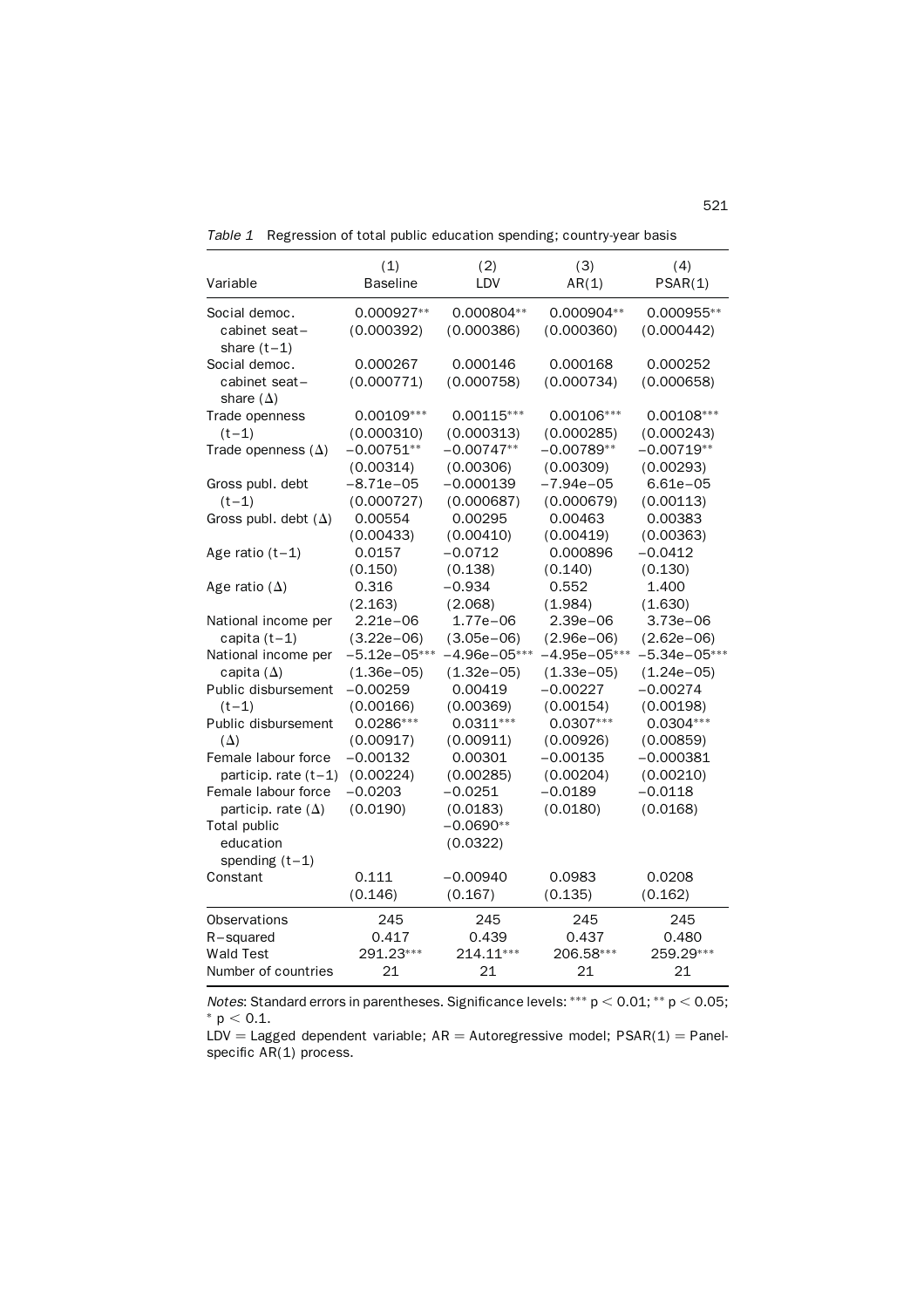| Variable                                           | (5)<br>$\Delta$ Total<br>public<br>education<br>spending | (6)<br>$\Delta$ Public<br>tertiary<br>education<br>spending | (7)<br>$\Delta$ Total<br>public<br>education<br>spending | (8)<br>$\Delta$ Public<br>tertiary<br>education<br>spending |
|----------------------------------------------------|----------------------------------------------------------|-------------------------------------------------------------|----------------------------------------------------------|-------------------------------------------------------------|
| Total public<br>education<br>spending $(t-1)$      | –0.0945<br>(0.0827)                                      |                                                             | $-0.103$<br>(0.0763)                                     |                                                             |
| Public tertiary<br>education<br>spending $(t-1)$   |                                                          | $-0.0759$<br>(0.160)                                        |                                                          | $-0.0752$<br>(0.158)                                        |
| Social democ.                                      | 0.00145                                                  | 0.000218                                                    |                                                          |                                                             |
| cabinet seat-<br>share $(t-1)$                     | (0.00100)                                                | (0.000615)                                                  |                                                          |                                                             |
| Social democ.                                      | 0.000296                                                 | 5.89e-05                                                    |                                                          |                                                             |
| cabinet seat-<br>share $(\Delta)$                  | (0.00109)                                                | (0.000618)                                                  |                                                          |                                                             |
| Gov.'s educ.                                       |                                                          |                                                             | 0.0191                                                   | $0.0121*$                                                   |
| expansion<br>$preference(t-1)$                     |                                                          |                                                             | (0.0184)                                                 | (0.00709)                                                   |
| Gov.'s educ.<br>expansion<br>preference $(\Delta)$ |                                                          |                                                             | 0.00187<br>(0.00646)                                     | 0.00362<br>(0.00503)                                        |
| Trade openness                                     | $0.00257***$                                             | $-0.000459$                                                 | 0.00278 ***                                              | $-0.000205$                                                 |
| $(t-1)$                                            | (0.000933)                                               | (0.000638)                                                  | (0.000860)                                               | (0.000543)                                                  |
| Trade openness $(\Delta)$                          | $-0.00190$                                               | 0.000472                                                    | $-0.00122$                                               | 0.000750                                                    |
|                                                    | (0.00333)                                                | (0.00125)                                                   | (0.00394)                                                | (0.00119)                                                   |
| Gross public debt                                  | $-0.000338$                                              | 0.000431                                                    | $-0.000289$                                              | 0.000486                                                    |
| $(t-1)$                                            | (0.00217)                                                | (0.00108)                                                   | (0.00187)                                                | (0.000999)                                                  |
| Gross public debt $(\Delta)$                       | $-0.000231$<br>(0.00378)                                 | $-0.00273$<br>(0.00379)                                     | $-0.000279$<br>(0.00344)                                 | $-0.00263$<br>(0.00374)                                     |
| Age ratio $(t-1)$                                  | $-0.397$                                                 | $-0.219$                                                    | $-0.159$                                                 | $-0.145$                                                    |
|                                                    | (0.368)                                                  | (0.291)                                                     | (0.281)                                                  | (0.307)                                                     |
| Age ratio $(\Delta)$                               | 1.188                                                    | 1.344                                                       | 1.223                                                    | 1.575                                                       |
|                                                    | (1.673)                                                  | (1.012)                                                     | (1.666)                                                  | (1.049)                                                     |
| National income per                                | $-2.86e - 06$                                            | $-2.43e-06$                                                 | $-6.74e-06$                                              | $-2.89e - 06$                                               |
| capita $(t-1)$                                     | $(5.85e-06)$                                             | $(5.14e-06)$                                                | $(5.07e-06)$                                             | $(5.02e-06)$                                                |
| National income per                                | $-1.10e-05$                                              | $-1.51e-05$                                                 | $-1.41e-05$                                              | $-1.73e-05$                                                 |
| capita $(\Delta)$                                  | $(1.52e-05)$                                             | $(1.10e-05)$                                                | $(1.64e-05)$                                             | $(1.12e-05)$                                                |
| Public disbursement                                | 0.00670                                                  | 0.00268                                                     | 0.00586                                                  | 0.00152                                                     |
| $(t-1)$<br>Public disbursement                     | (0.0117)<br>$0.0658***$                                  | (0.00681)<br>$0.0174**$                                     | (0.0114)<br>$0.0675***$                                  | (0.00709)<br>$0.0162**$                                     |
| $(\Delta)$                                         | (0.0100)                                                 | (0.00794)                                                   | (0.00964)                                                | (0.00753)                                                   |
| Female labor force                                 | 0.00265                                                  | 0.00555                                                     | 0.00568                                                  | 0.00621                                                     |
| particip. rate $(t-1)$                             | (0.00616)                                                | (0.00568)                                                   | (0.00518)                                                | (0.00589)                                                   |

Table 2 Regression of total and tertiary education spending; government-term basis

(Continued)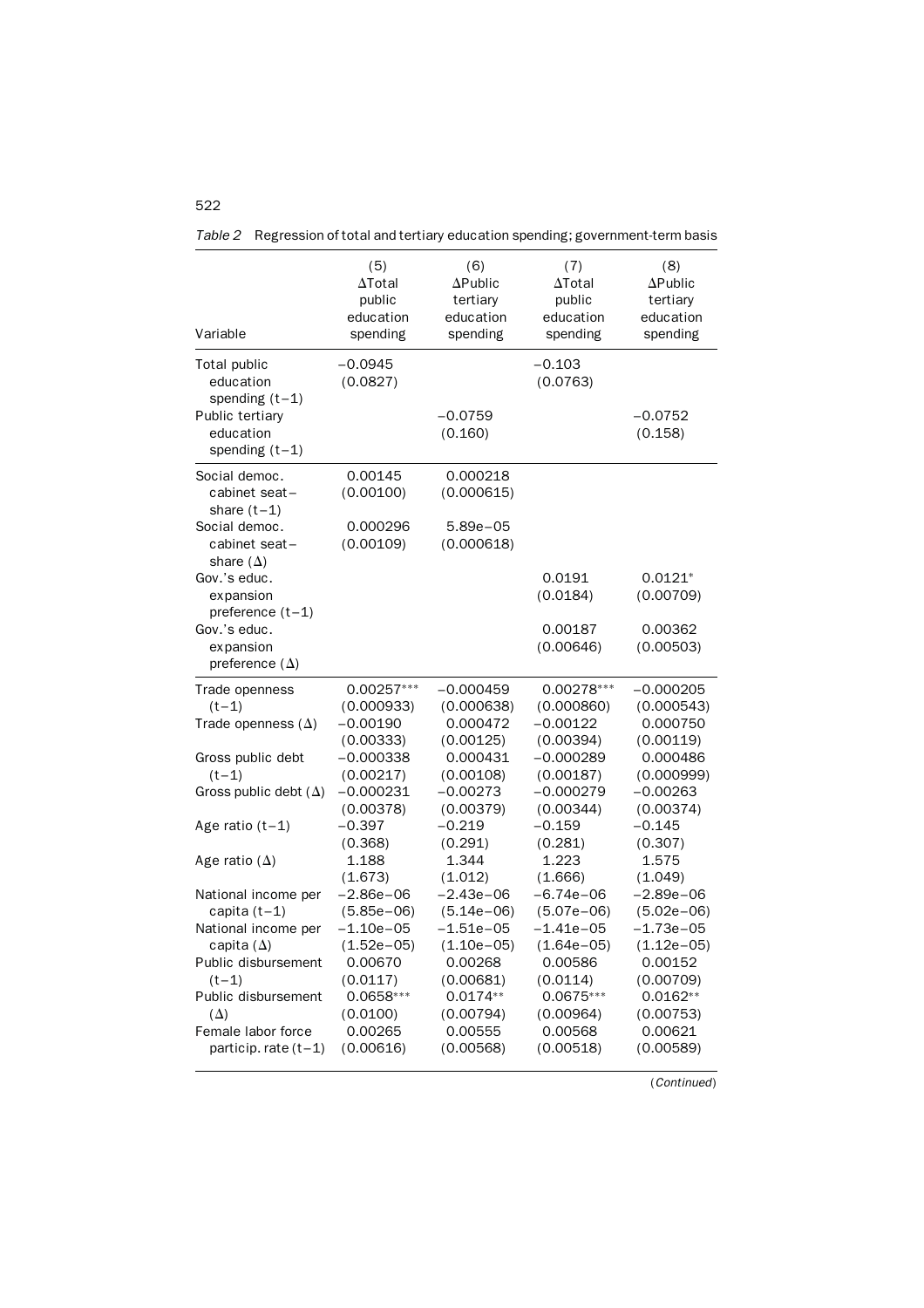| Variable                   | (5)<br>$\Delta$ Total<br>public<br>education<br>spending | (6)<br>$\Delta$ Public<br>tertiary<br>education<br>spending | (7)<br>$\Delta$ Total<br>public<br>education<br>spending | (8)<br>$\Delta$ Public<br>tertiary<br>education<br>spending |
|----------------------------|----------------------------------------------------------|-------------------------------------------------------------|----------------------------------------------------------|-------------------------------------------------------------|
| Female labor force         | $-0.0180$                                                | 0.00249                                                     | $-0.0166$                                                | 0.00290                                                     |
| particip. rate $(\Delta)$  | (0.0188)                                                 | (0.0118)                                                    | (0.0168)                                                 | (0.0113)                                                    |
| Succession (dummy)         | 0.0712                                                   | 0.00432                                                     | 0.0832                                                   | 0.00211                                                     |
|                            | (0.0613)                                                 | (0.0253)                                                    | (0.0666)                                                 | (0.0263)                                                    |
| Cabinet duration<br>(days) | $1.83e - 05$                                             | $4.24e - 05$                                                | $6.41e - 05$                                             | 5.78e-05                                                    |
|                            | $(7.25e - 05)$                                           | $(4.04e-05)$                                                | $(7.31e - 05)$                                           | $(4.67e-05)$                                                |
| Constant                   | 0.152                                                    | $-0.165$                                                    | $-0.0807$                                                | $-0.276$                                                    |
|                            | (0.568)                                                  | (0.401)                                                     | (0.450)                                                  | (0.399)                                                     |
| Observations               | 74                                                       | 74                                                          | 74                                                       | 74                                                          |
| Countries                  | 21                                                       | 21                                                          | 21                                                       | 21                                                          |
| R-squared                  | 0.626                                                    | 0.241                                                       | 0.627                                                    | 0.269                                                       |
| Wald Test                  | 403.8***                                                 | 12.42                                                       | 580.3***                                                 | 24.93**                                                     |

Notes: Standard errors in parentheses. Significance levels: \*\*\*  $p < 0.01$ ; \*\*  $p < 0.05$ ;  $*$  p < 0.1.

## Results: direct vs indirect measures of party positions

To investigate whether a direct measure of party preferences alters the results, we exchange the cabinet seat-shares of social democrats by our manifesto-based measure. We might expect that parties that place more emphasis on education in their manifestos increase spending more than parties with lower emphasis. Empirically, however, the variable has no substantial effect either (Table 2, models 7 and 8). Additionally, we include the party family seat-shares and the manifesto item simultaneously (following Ansell [2010]), as well as an interaction between the two to investigate whether social democrats, who strongly emphasize education, act differently. Again, however, we do not find any confirming results.

The only robust effect over all models is that education spending grows when total government spending increases. This seems plausible, but also rather trivial. The other control variables have no significant effects, with the exception of trade openness, which has a small positive effect on total public education spending. While several authors found a relationship between globalization and education (e.g., Ansell 2008, 2010; Boix 1998; Busemeyer 2009), the effect is not sufficiently robust across model specifications to interpret it substantially. We also tested Boix's (1998) and Busemeyer's (2009) argument that social democrats in open economies increase education spending 'to cushion the impact of economic internationalization for their core electoral constituencies'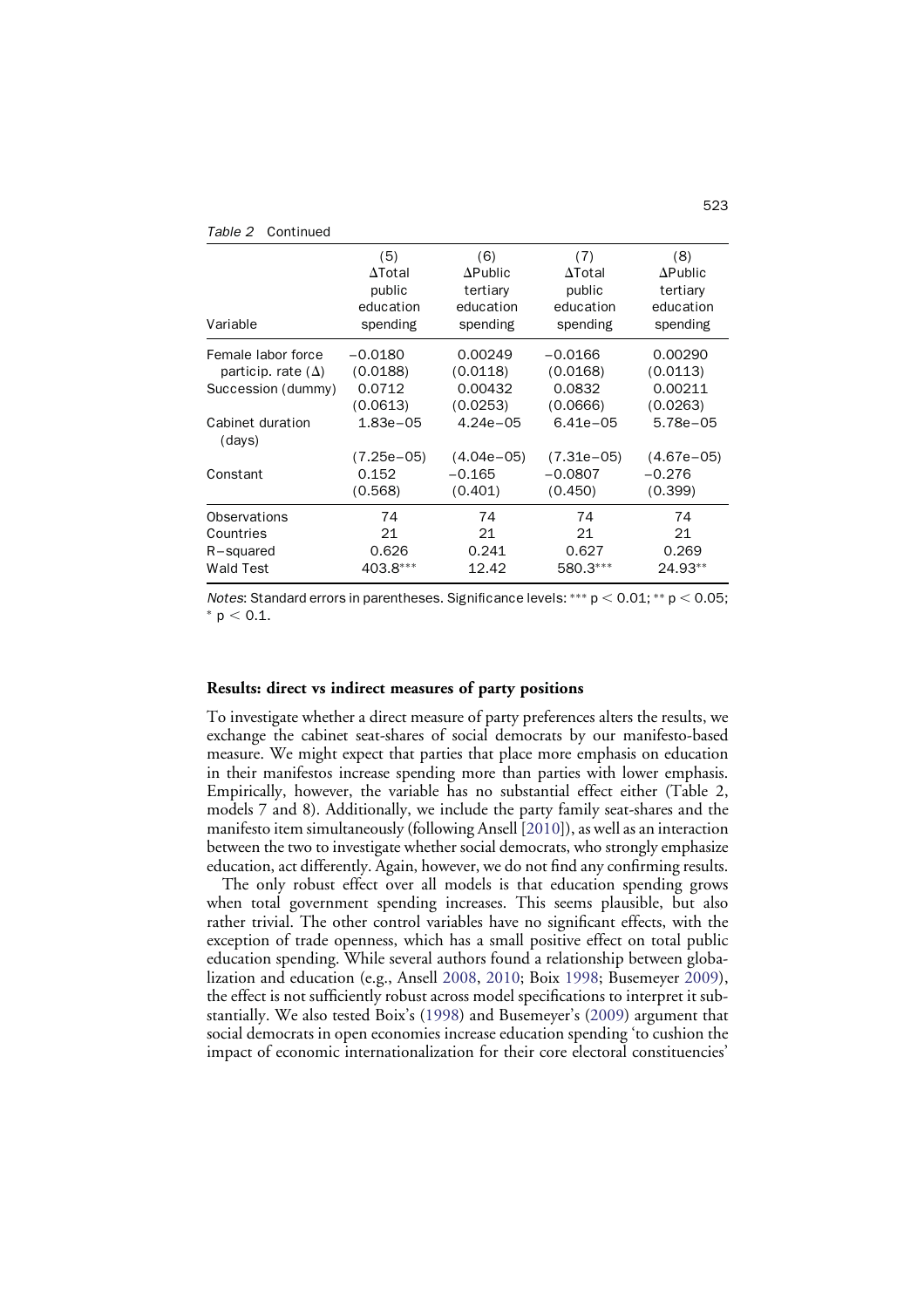(Busemeyer 2009: 119). However, the interaction between the cabinet share of social democrats and trade openness is not a significant predictor of tertiary spending in our government-term models. Moreover, trade openness is only significant in some random-effects models and not in fixed-effects estimations – the effect might be driven by the Scandinavian countries, which are historically open economies and also characterized by large education budgets.

In sum, our claim that the literature's use of annual observations leads to incorrect estimations receives strong support. When using government terms as the unit of analysis, we do not find any evidence that the partisan composition of government had any significant effect on (total or sectoral) public education spending during the period from 1995 to 2010; that is, we neither find that social democrats spend more on education than other party families, nor that parties that place more emphasis on education spend more.<sup>11</sup>

## SO PARTIES NEVER MATTERED?

While some readers might infer that parties do not matter for education spending, we abstain from doing so for several reasons, the major one being that for reasons of data availability we had to focus on the post-1995 period. This is problematic because scholars in a parallel literature – in fact unconnected to the expenditure-focused studies – argued from a historical institutionalist perspective that countries' education systems have been shaped a long time ago, mainly in the immediate post-war years (Busemeyer 2014; Garritzmann 2014; Iversen and Stephens 2008; Thelen 2004). These studies demonstrated in historical comparative case studies that governments during the immediate post-war decades designed the skill formation regimes according to their ideological beliefs and constituencies' interests.

In Scandinavia, for example, large left-wing majorities backed by powerful unions established comprehensive schooling, expanded access to higher education massively and increased public expenditure considerably already during the 1950s to the 1970s (Busemeyer 2014; Garritzmann 2014; Iversen and Stephens 2008). In continental Europe, at the same time, education systems were shaped by 'cross-class coalitions' between Christian democrats, business associations, and unions, leading to strong vocational education and lower public education spending, particularly for higher education (Busemeyer 2014; Thelen 2004). In liberal welfare states the politico-economic actors from the 1950s to 1970s widened access to education as in Scandinavia, but shifted the financial burden to private households (Busemeyer 2014; Iversen and Stephens 2008), particularly in higher education (Garritzmann 2014). In Japan and other Asian and Latin American countries, finally, the ruling conservative parties strictly limited access to and public spending on higher education and 'outsourced' enrolment expansion into the private, tuition-dependent sector (Garritzmann 2014). In sum, these studies showed that today's education systems can largely be explained by the government composition during the two or three immediate post-war decades.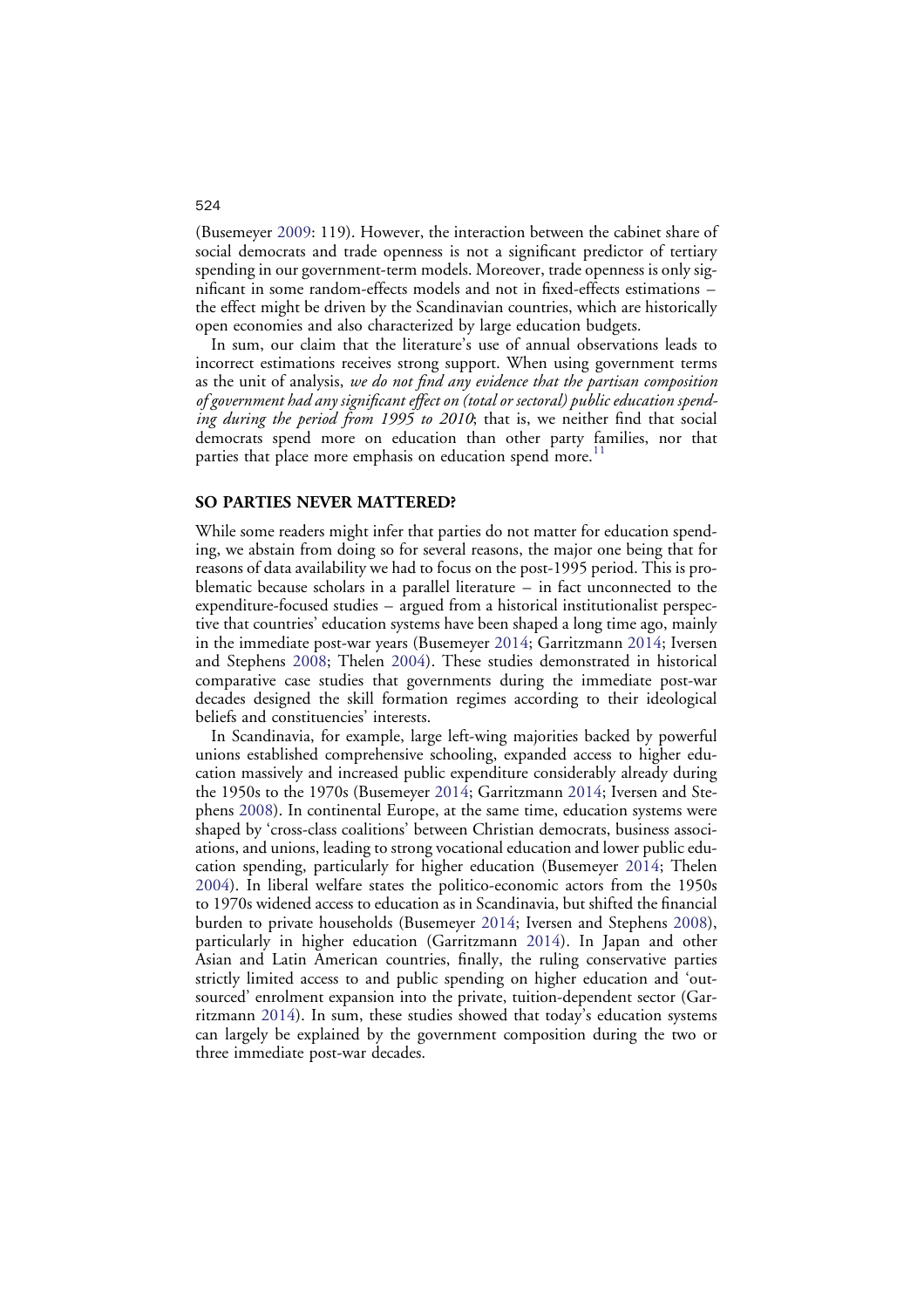Moreover, these historical institutionalist studies argued that decisions made in this formative phase generated path dependencies, reinforced by 'positive feedback effects' on the mass-public level (Pierson 1993, 2000), which set incentives for political parties to follow along the existing paths and have made radical policy change electorally costly for parties (Busemeyer et al. 2011; Garritzmann 2015). For example, in countries with considerable tuition fees, it becomes increasingly difficult for governments to switch back to a publicly funded system, because former students do not want to 'pay twice', first for their own and then for others' education (Garritzmann 2014, 2015). Therefore, education spending becomes increasingly 'locked in' and rather immune to (radical) change over time.<sup>12</sup>

Following these studies, we could expect to find strong partisan effects during the formative years of the education systems, but as the systems might become increasingly locked-in over time, the room to manoeuvre for parties could close and radical policy changes could become increasingly unlikely. As our findings (that parties don't matter anymore) fit very well to these historical institutionalist arguments, we emphasize that our results should not be interpreted as evidence that parties have never mattered. We simply show that when estimating effects more accurately, we do not find evidence for effects during the most recent phase. In Online Appendix C, we offer additional empirical material for these claims, revealing a strong relationship between today's expenditure and the composition of government in the immediate post-war decades.

## **CONCLUSION**

Education systems and policies have recently received considerable attention in political science (Busemeyer and Trampusch 2011; Gift and Wibbels 2014; Iversen and Stephens 2008; Jakobi et al. 2010). At the core of this research are studies probing whether and how governing parties have shaped skill formation regimes. Most of these studies focus on *spending* as an easily comparable policy output and regress public education expenditure on cabinet seat-share weighted party-family dummies in time-series cross-section (TSCS) regressions using 'country-years' as the unit of analysis.

We challenged this widely accepted procedure on theoretical, methodological and empirical grounds. Theoretically, we incorporated arguments from recent historical institutionalist analyses (Busemeyer 2014; Garritzmann 2014, 2015; Iversen and Stephens 2008; Thelen 2004), demonstrating that parties did exercise influence on education systems during the immediate post-war decades, but that their leeway in redesigning the systems has constantly decreased over time. Accordingly, in contrast to the existing quantitative literature, we argued that it is not likely to find effects of the partisan composition of government on public education spending for the period of data availability  $(1995 - 2010).$ 

Second, we challenged the literature from a methodological perspective, questioning the common wisdom that TSCS regressions on annual basis are the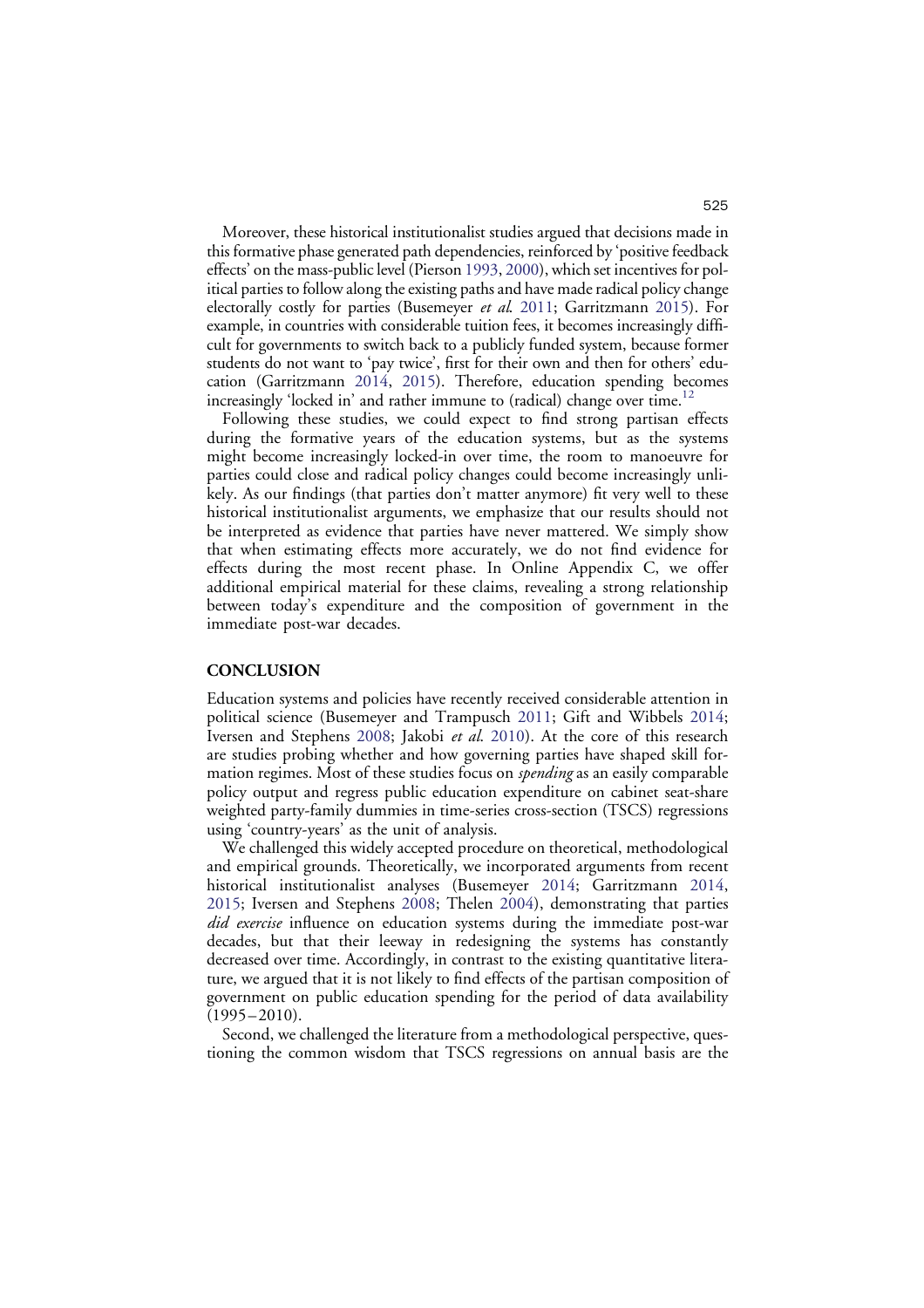'gold standard' of macro-level political economy analyses. We showed that using country-years artificially inflates the number of cases when one is interested in effects of governments, because governments usually do not change annually. As common approaches therefore try to explain variance with non-variance, the existing studies' results are likely to be biased. We proposed using government terms as the unit of analysis instead and controlled for government duration. This approach has beneficial side-effects, as problems arising from complex time structures are challenging in country-year approaches, but are alleviated in the government-term approach. Consequently, we appeal to scholars interested in partisan effects on policy outputs to think about whether a standard 'country-year' TSCS regression is appropriate.

Third, we challenged the common procedure to use left – right or party-family dummies as proxies for party positions, as these might lead to incorrect estimates of parties' impact on spending. This is so because left – right and party-family approaches have to assume that parties within party families hold identical positions and that parties of different families hold distinct positions. Yet, these assumptions often do not hold empirically. Instead, we proposed using direct measures of parties' preferences.

Empirically, we tested whether the partisan composition of government affects total and/or sectoral public education spending, comparing results from country-year to government-term analyses. While we do find effects when using the country-year approach, these effects vanish in a governmentterm design. Here, we find that governments *did not* have any significant impact on public spending education between 1995 and 2010. This finding holds irrespective of operationalizations and model specifications. Thus, we question the literature's common finding that parties still matter.

Future studies could analyse how party competition influences spending. Jensen (2010), for example, demonstrated that right-wing parties in countries with predominant left-wing parties spend more than right-wing parties elsewhere (and even more than left-wing parties). One could take these findings as a starting point and investigate influences of party competition on (education) spending.

Methodologically, subsequent studies could go further along the lines suggested in this article and try to estimate parties' impact on (education) spending more accurately. One could pick up the criticism that the decision-making authority over education policy lies in some countries on a subnational level. Moreover, we could use different direct operationalizations of party preferences to improve the results further. This article also underlined the need for data covering longer time periods, as comparative data on the sectoral level are available only since the mid-1990s. Finally, one could transfer our theoretical and methodological claims to other policy fields where they should equally hold.

Biographical notes: Julian L. Garritzmann is postdoctoral researcher at the University of Konstanz. Kilian Seng is Head of the Method Center at the Zeppelin University Friedrichshafen.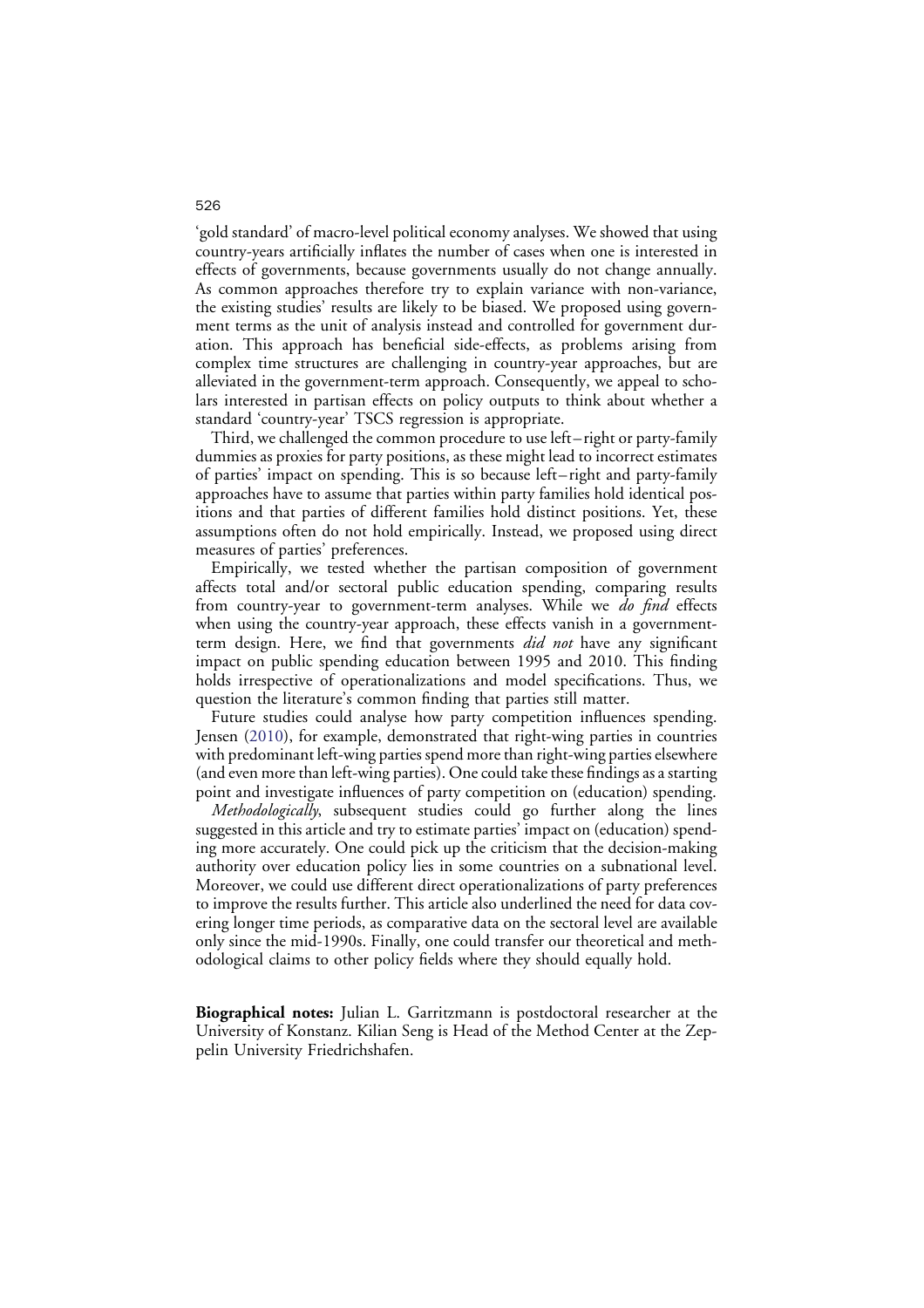Addresses for correspondence: Julian L. Garritzmann, Postdoctoral Researcher, Department of Politics and Public Administration, University of Konstanz, Fach D 79, 78457 Konstanz, Germany. email: julian.Garritzmann@uni-konstanz.de/ Kilian Seng, Head of the Method Center, Zeppelin University Friedrichshafen, 88045 Friedrichshafen. email: kilian.seng@zu.de

## ACKNOWLEDGMENTS

We are grateful for valuable comments from Aurélien Abrassart, Michael Becher, Christian Breunig, Marius Busemeyer, Erik Neimanns, Susanne Münn, Carina Schmitt, Janis Vossiek, and from two anonymous reviewers, as well as from JEPP's editors. Lina Seitzl and Tobias Tober provided valuable research assistance. Leonce Röth generously provided data on parties' government participation. Julian Garritzmann's research was supported by the German Research Foundation's Emmy-Noether-Program (grant number BU-1852/4-1) and by the Graduate School of Decision Sciences, University of Konstanz.

## SUPPLEMENTAL DATA AND RESEARCH MATERIALS

Supplemental data for this article can be accessed on the Taylor & Francis website, http://dx.doi.org/10.1080/13501763.2015.1048703.

## **NOTES**

- 1 For analyses of private education spending, see Busemeyer (2014) and Garritzmann  $(2014)$
- 2 Recent contributions showed that Christian democrats were equally important for the development of welfare states (e.g., Huber et al. 1993).
- 3 This category excludes technical training, which is coded under 'per411', the only issue that has a related topic (Volkens *et al*. 2011). Somewhat in contrast to its theor etical background in salience theory, the CMP also includes some positional, i.e., two sided items. This is also the case for education: 'Education limitation' (per507) is defined as 'per506' in the negative. 'Per507' is, however, one of the items with the fewest mentions (Busemeyer et al. 2013) and does not work as a sat isfactory measure of issue salience.
- 4 We additionally split the sample in unitary and federal states, which leaves the results unaltered for unitary states, while the sample of federal states becomes too small for analysis, given the number of covariates.
- 5 Australia, Austria, Belgium, Canada, Denmark, Finland, France, Germany, Greece, Ireland, Italy, Japan, Netherlands, New Zealand, Norway, Portugal, Spain, Sweden, Switzerland, United Kingdom, United States.
- 6 As is customary, we divide spending by GDP for reasons of comparability.
- 7 However, this neglects the sequence of government terms.<br>8 We do not consider governments that have been in office le
- We do not consider governments that have been in office less than one year, as they might not even be able to run through the legislative household procedure. In some cases, if the previous government(s) governed less than one year, governments do not follow each other directly. We control for this with a dummy ('succession'), but there is no systematic effect. (Because of missing observations and the fact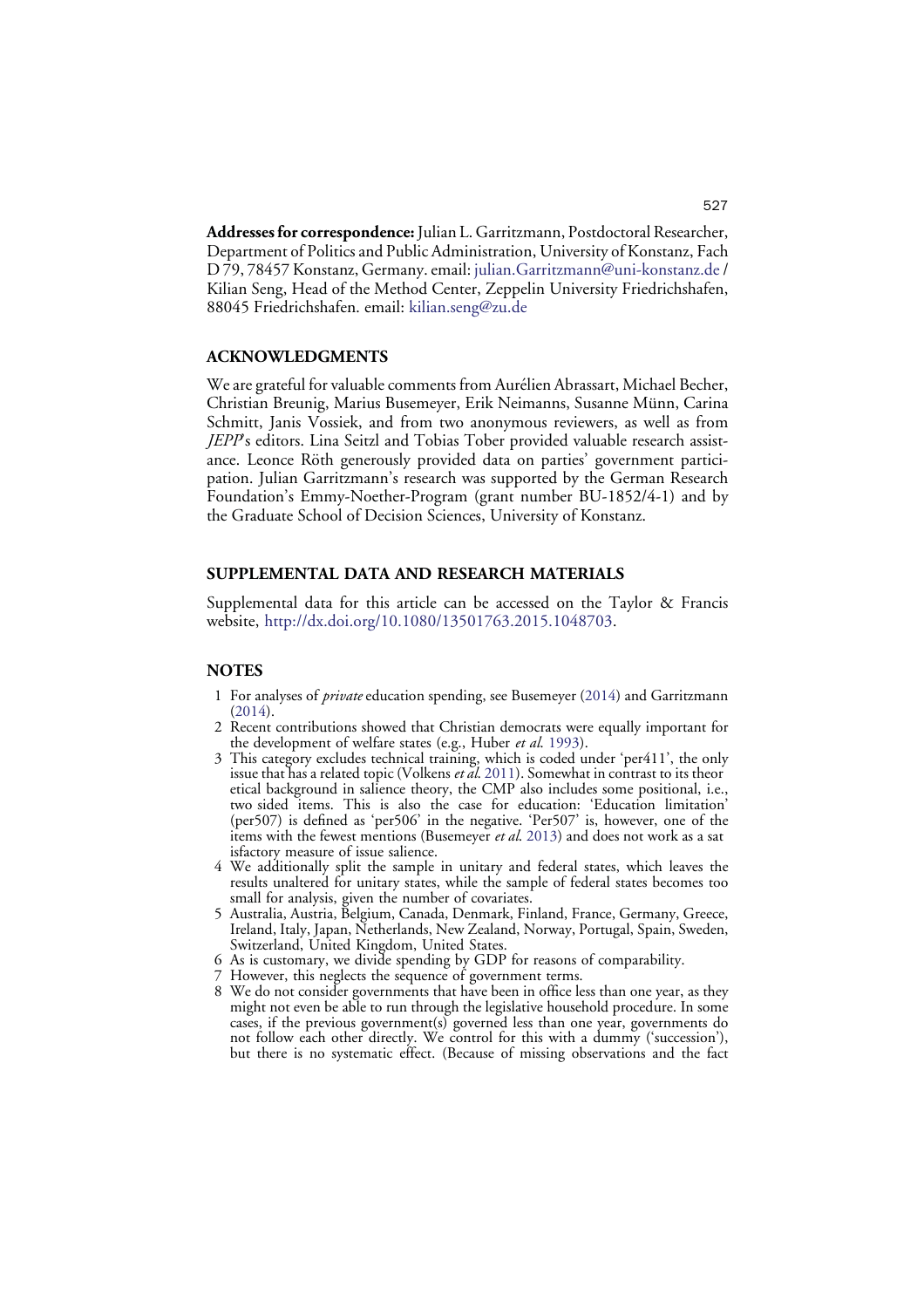that we lose 21 observations when building first differences, we end up with 74 observations in the models presented below.)

- 9 For reasons of space availability we are not able to present all results, but offer them on request.
- 10 The Wald test in model 6 does not even allow rejecting the null hypothesis.
- 11 Besides *spending*, we also used tertiary enrollment levels as an alternative dependent variable, following Busemeyer (2009). Yet, there is no robust effect either.
- 12 The finding of path dependencies is partly also in line with other interpretations, such as Jensen's (2011) argument that spending is unaffected by parties, claiming that the main driver of expenditure is deindustrialization, which increases (high skilled) workers' demand for education, at least in CMEs. But as we do not find direct empirical evidence for Jensen's deindustrialization argument and as our finding holds for both CMEs and liberal market economies (LMEs), our findings seem better explained by the historical institutionalist perspective. Unfortunately, space availability restricts discussion of these interpretations in due length.

#### REFERENCES

- Ansell, B.W. (2008) 'University challenges: explaining institutional change in higher education', World Politics  $60(2)$ : 189  $230$ .
- Ansell, B.W. (2010) From the Ballot to the Blackboard the Redistributive Political Economy of Education, Cambridge: Cambridge University Press.
- Boix, C. (1998) Political Parties, Growth and Equality Conservative and Social Democratic Economic Strategies in the World Economy, Cambridge: Cambridge University Press.
- Bonoli, G. (2007) 'Time matters: postindustrialization, new social risks, and welfare state adaptation in advanced industrial democracies', Comparative Political Studies  $40(5): 495$  520.
- Bräuninger, T. and Debus, M. (2008) 'Der Einfluss von Koalitionsaussagen, program matischen Standpunkten und der Bundespolitik auf die Regierungsbildung in den deutschen Ländern', Politische Vierteljahresschrift 49(2): 309 38.
- Busemeyer, M.R. (2006) 'Der Kampf um knappe Mittel: Die Bestimmungsfaktoren der öffentlichen, privaten und sektoralen Bildungsausgaben im OECD Länder Vergle ich', Politische Vierteljahresschrift 47(3): 393 418.
- Busemeyer, M.R. (2007) 'Determinants of public education spending in 21 OECD democracies, 1980 2001', Journal of European Public Policy 14(4): 582 610.
- Busemeyer, M.R. (2009) 'Social democrats and the new partisan politics of public investment in education', *Journal of European Public Policy* 16(1): 107 26.
- Busemeyer, M.R. (2014) Skills and Inequality: Partisan Politics and the Political Economy of Education Reform in Western Welfare States, Cambridge: Cambridge University Press.
- Busemeyer, M.R., Cattaneo, M.A. and Wolter, S.C. (2011) 'Individual policy prefer ences for vocational versus academic education: microlevel evidence from the case of Switzerland', Journal of European Social Policy 21(3): 253 73.
- Busemeyer, M.R., Franzmann, S.T. and Garritzmann, J.L. (2013) 'Who owns edu cation? Cleavage structures in the partisan competition over educational expansion', West European Politics 36(3): 521 46.
- Busemeyer, M.R. and Trampusch, C. (2011) 'Review article: comparative political science and the study of education', British Journal of Political Science 41: 413 43.
- Castles, F.G. (1982) 'The impact of parties on public expenditure', in F.G. Castles (ed.), The Impact of Parties: Politics and Policies in Democratic Capitalist States, London: Sage, pp. 21 96.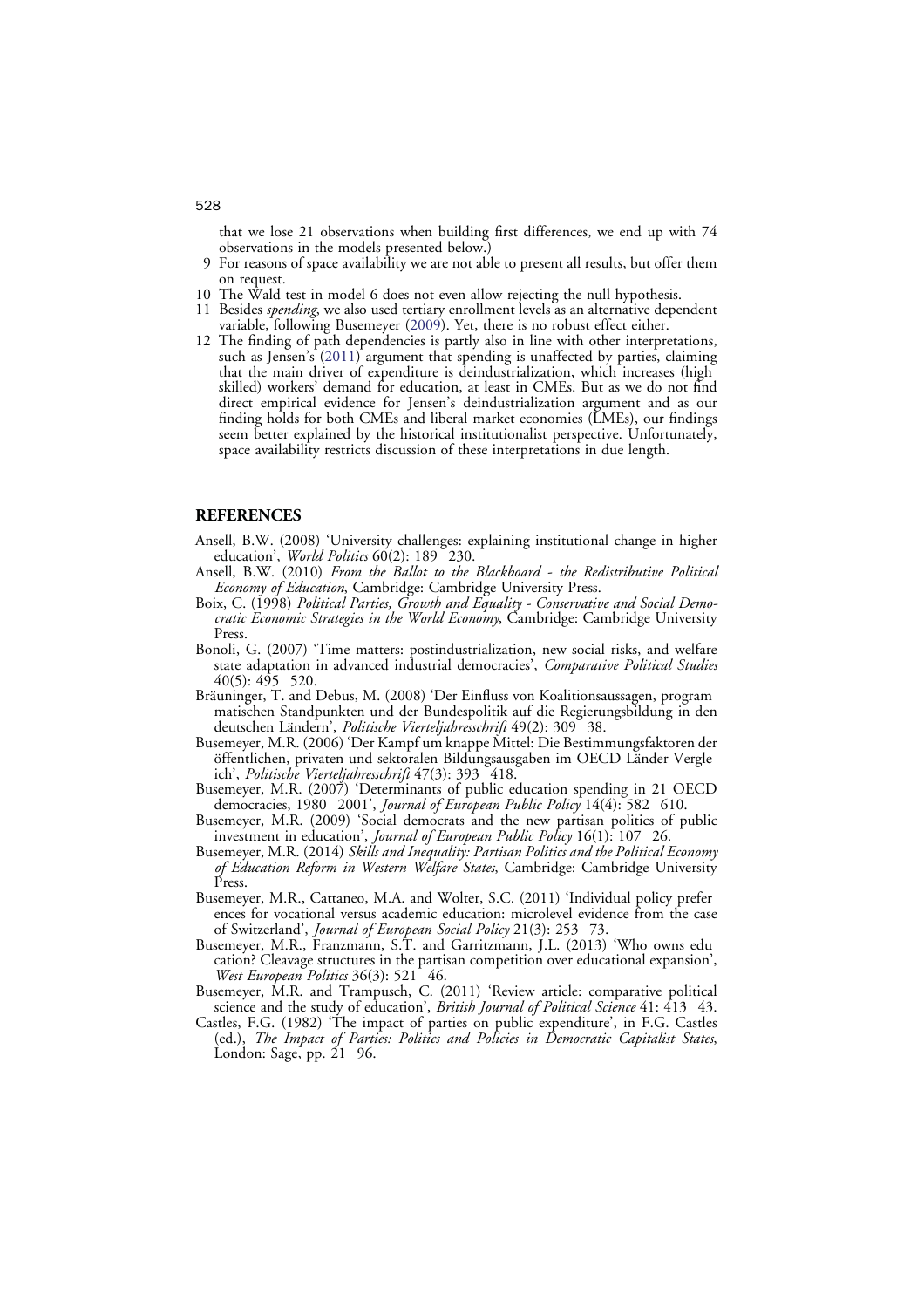- Castles, F.G. (1989) 'Explaining public education expenditure in OECD nations', European Journal of Political Research 17(4): 431 48.
- Castles, F.G. (1998) Comparative Public Policy: Patterns of Postwar Transformation, Cheltenham: Edward Elgar.
- Cusack, T.R. and Engelhardt, L. (2002) 'The PGL file collection: file structures and procedures', Wissenschaftszentrum Berlin für Sozialforschung, available at http:// www.wzb.eu/sites/default/files/+wzb/bal/usi/pgl structures and procederes ce.pdf
- (accessed 15 March 2014).<br>Esping Andersen, G. (1990) *The Three Worlds of Welfare Capitalism*, Cambridge: Polity Press.
- Esping Andersen, G. 2002. Why we Need a New Welfare State, Oxford: Oxford Univer sity Press.
- Garritzmann, J.L. (2014) 'The political economy of higher education finance. a com parative analysis of the politics of tuition fees and subsidies', dissertation, University of Konstanz.
- Garritzmann, J.L. (2015) 'Attitudes towards student support. How positive feedback effects prevent change in the Four Worlds of Student Finance', Journal of European Social Policy 25(2): 39 58.
- Gift, T. and Wibbels, E. (2014) 'Reading, writing, and the regrettable status of educa tion research in comparative politics', Annual Review of Political Science 17: 291 312.
- Hall, P.A. and Soskice, D. (2001) *Varieties of Capitalism: The Institutional Foundations* of Comparative Advantage, Oxford: Oxford University Press.
- Hega, G.M. and Hokenmaier, K.G. (2002) 'The welfare state and education: a com parison of social and educational policy in advanced industrial societies', Politikfel- $\hat{d}$ danalyse/German Policy Studies 2(1): 1 29.
- Heidenheimer, A.J. (1996) 'Throwing money and heaving bodies: Heuristica callisthe nics for comparative policy buffs'. in L.M. Imbeau and R.D. McKinlay (eds), Comparing Government Activity, Basingstoke: Macmillan, pp. 13 25.
- Hibbs, D.A. (1977) 'Political parties and macroeconomic policy', American Political Science Review 71: 1467 87.
- Huber, E., Ragin, C. and Stephens, J.D. (1993) 'Social democracy, Christian democ racy, constitutional structure, and the welfare state', American Journal of Sociology 99(3): 711 49.
- Iversen, T. (2005) Capitalism, Democracy, and Welfare, Cambridge: Cambridge University Press.
- Iversen, T. and Cusack, T.R. (2000) 'The causes of welfare state expansion deindus trialization or globalization?', World Politics, 52(3): 313 49.
- Iversen, T., and Stephens, J.D. (2008) 'Partisan politics, the welfare state, and three worlds of human capital formation', *Comparative Political Studies* 41(4 5): 600 37.
- Jakobi, A.P., Martens, K. and Wolf, K.D. (eds) (2010) Education in Political Science: Discovering a Neglected Field, Abingdon: Routledge.
- Jensen, C. (2010) 'Issue compensation and right wing government social spending', European Journal of Political Research 49(2): 282 99.
- Jensen, C. (2011) 'Capitalist systems, deindustrialization, and the politics of public edu cation', Comparative Political Studies 44(4): 412 35.
- Jungblut, J. (2014) 'Bringing political parties into the picture: a two dimensional analytical framework for higher education policy', Higher Education 69(5): 867 82.
- Mair, P. (2001) 'Searching for the position of political actors: a review of approaches and a critical evaluation of expert surveys', in M. Laver (ed.), *Estimating the Policy* Positions of Political Actors, London: Routledge, pp. 10 30.
- Persson, T., Roland, G. and Tabellini, G. (2007) 'Electoral rules and government spending in parliamentary democracies', Quarterly Journal of Political Science 2(2): 155 88.